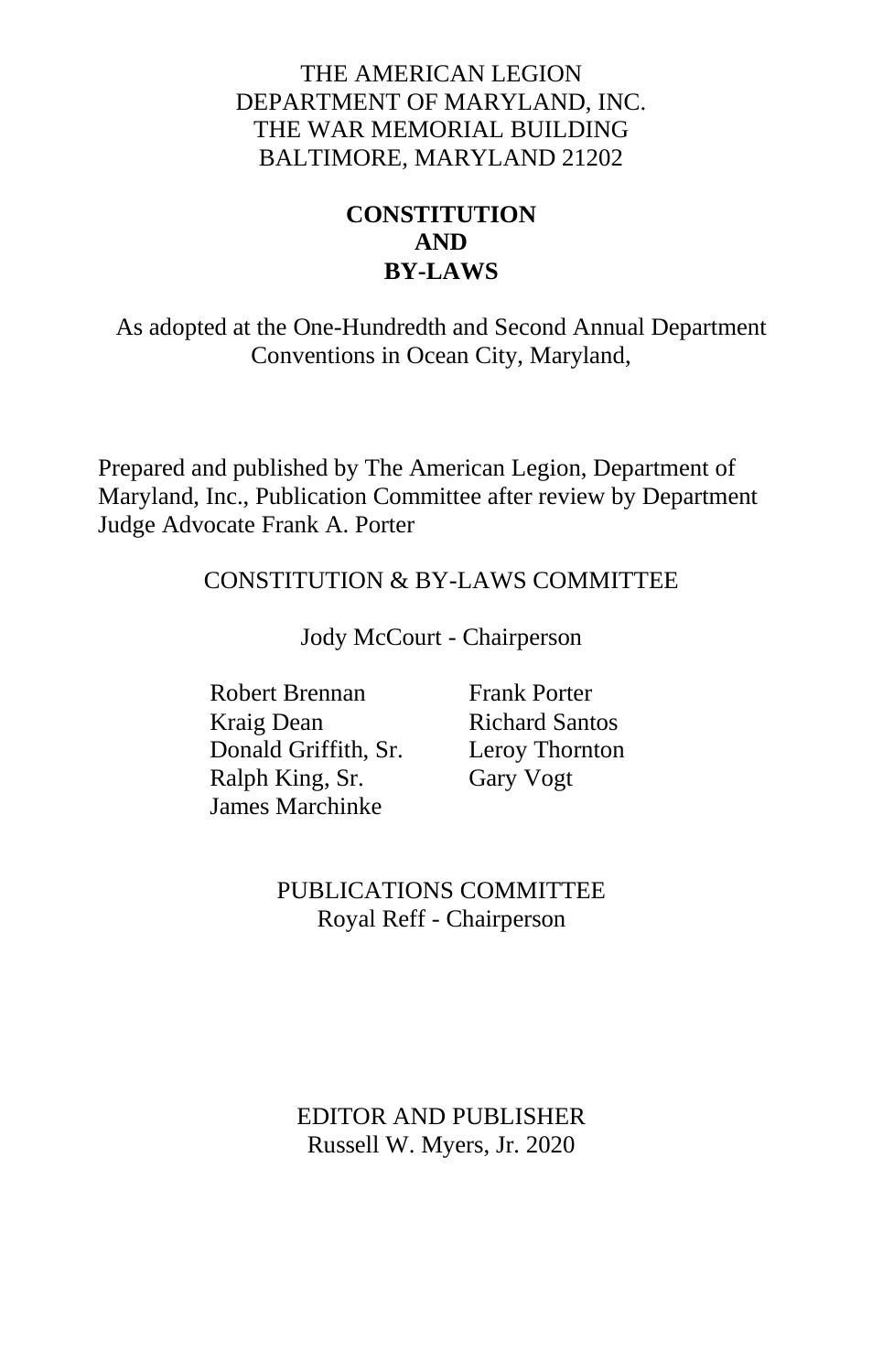# **CONSTITUTION**

|                                                  | <b>PAGE</b> |
|--------------------------------------------------|-------------|
|                                                  |             |
|                                                  |             |
|                                                  |             |
|                                                  |             |
|                                                  |             |
|                                                  |             |
|                                                  |             |
| Article VII Department Executive Committee 13-14 |             |
|                                                  |             |
|                                                  |             |
|                                                  |             |
|                                                  |             |
|                                                  |             |
|                                                  |             |
|                                                  |             |
|                                                  |             |
|                                                  |             |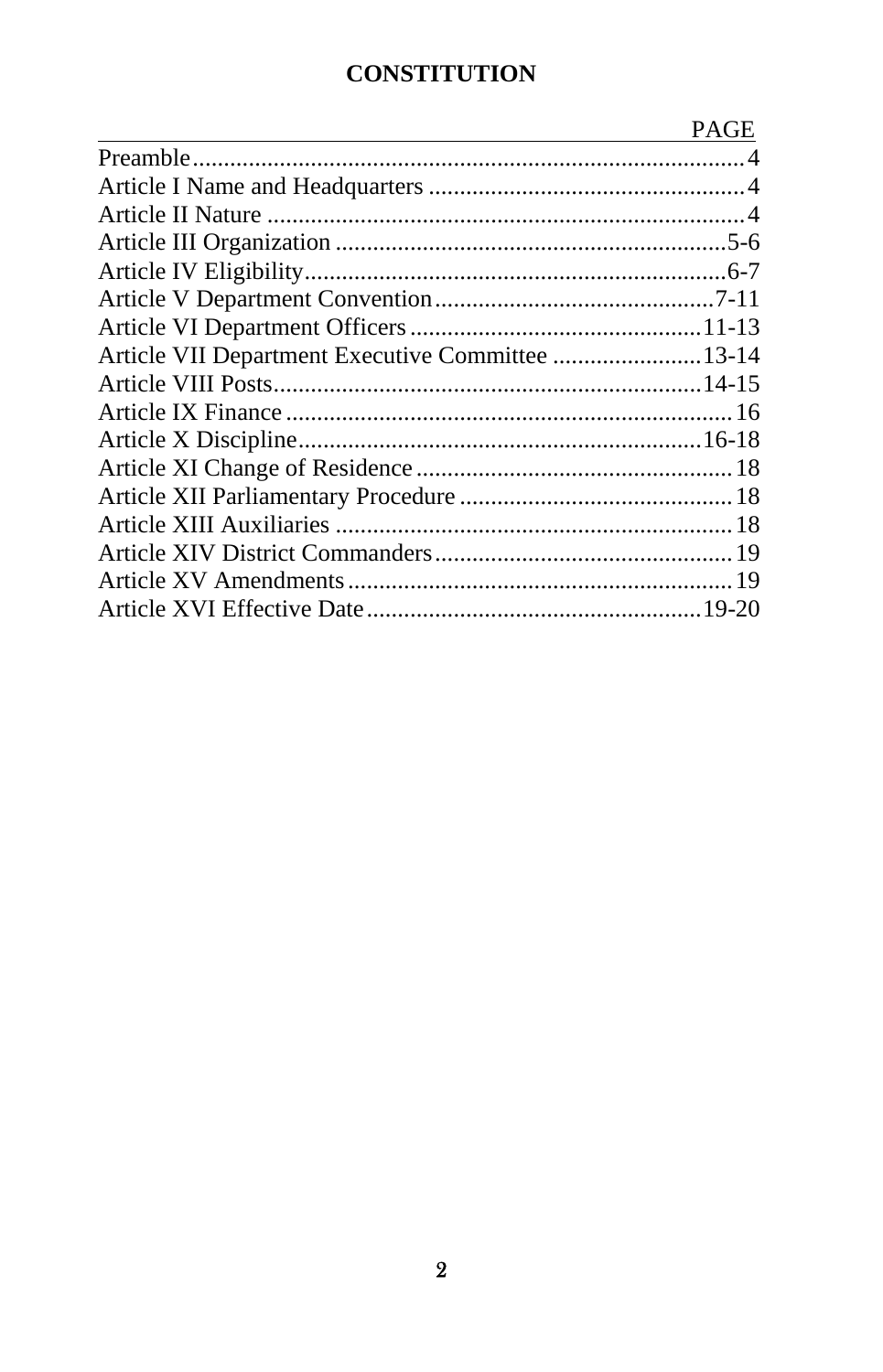# **BY-LAWS**

|                                                             | PAGE |
|-------------------------------------------------------------|------|
|                                                             |      |
| Article II Department Senior Vice-Commander 21              |      |
| Article III Department Vice-Commander/Region Commander22-23 |      |
|                                                             |      |
|                                                             |      |
|                                                             |      |
|                                                             |      |
|                                                             |      |
|                                                             |      |
|                                                             |      |
|                                                             |      |
|                                                             |      |
|                                                             |      |
|                                                             |      |
|                                                             |      |
|                                                             |      |
|                                                             |      |
|                                                             |      |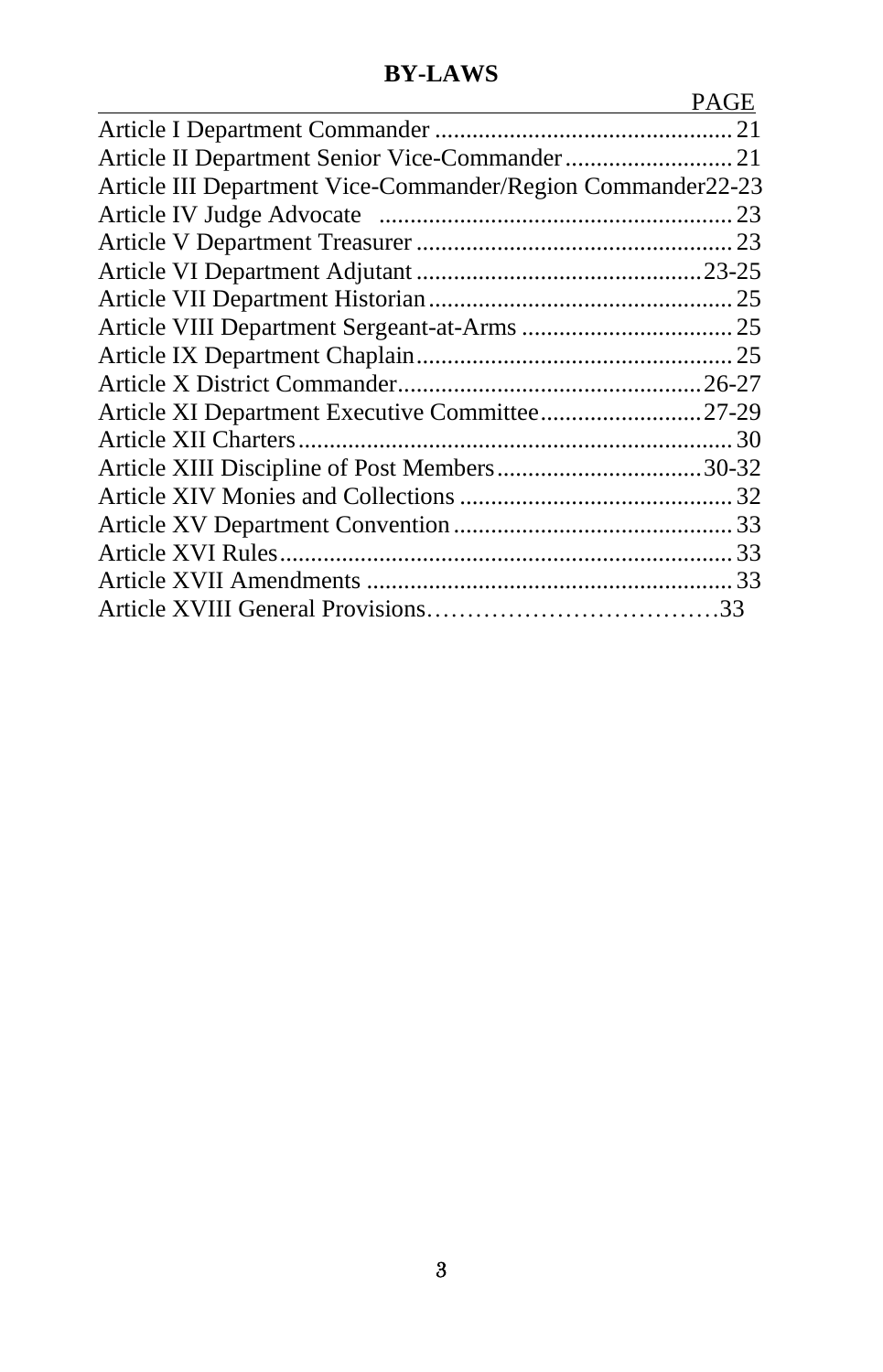### **CONSTITUTION OF THE AMERICAN LEGION DEPARTMENT OF MARYLAND, INC.**

#### **PREAMBLE**

For God and Country, we associate ourselves together for the following purposes:

To uphold and defend the constitution of the United States of America; to maintain law and order; to foster and perpetuate a one hundred per cent Americanism; to preserve the memories and incidents of our associations in all Wars; to inculcate a sense of individual obligation to the community, state and nation; to combat the autocracy of both the classes and the masses; to make right the master of might; to promote peace and good will on earth; to safeguard and transmit to posterity the principles of justice, freedom and democracy; to consecrate and sanctify our comradeship by our devotion to mutual helpfulness.

#### **ARTICLE I**

#### **Name and Headquarters**

**Section 1.** The name of this organization shall be The American Legion, Department of Maryland, Inc.; hereinafter referred to as The Department.

**Section 2.** The headquarters of The Department shall be located at such place as may be determined by the Department Executive Committee; hereinafter referred to as the DEC.

#### **ARTICLE II**

### **Nature**

**Section 1.** The Department is a civilian organization; membership therein does not affect nor increase liability for military or police service. Rank does not exist in the Legion; no member shall be addressed by military or naval title in any convention or meeting of the Legion.

**Section 2.** The Department and all of its subordinate component bodies, shall be absolutely nonpolitical and shall not be used for the dissemination of partisan principles, nor for the promotion of the candidacy of any person seeking public office or preferment.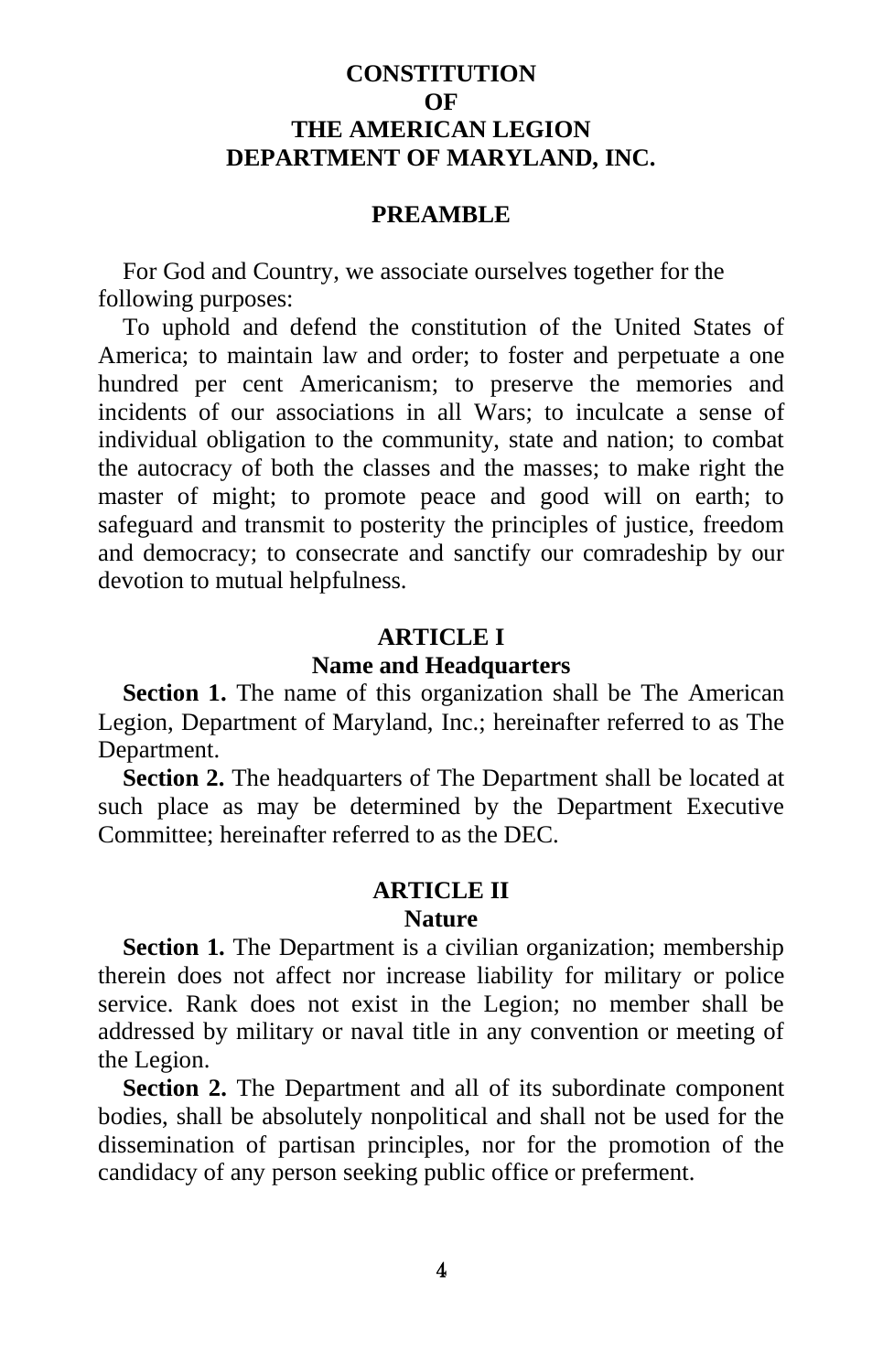### **ARTICLE III Organization**

**Section 1.** The Department shall be organized into Posts, and for purposes of administration shall be divided into Regions by the DEC. The Regions shall be subdivided into Districts by the DEC. The composition of each Region and District shall be established by the DEC. The DEC shall have the power to change the composition of the Regions and Districts from time-to-time as required for efficient administration of The Department.

**Section 2.** The Department shall have authority to create and charter intermediate bodies between the Posts and Department to act as a liaison between such organizations and for the purpose of promoting the programs of The American Legion.

**Section 3.** The DEC shall have the power to change, alter, enlarge or make smaller the Regions and Districts of the Department of Maryland, or any of them, and to create new Regions or Districts.

**Section 4.** The DEC shall retain the authority to Charter, Suspend, or Revoke/Cancel Charters of The Department intermediate bodies, and shall establish rules and procedures for this purpose.

**Section 5.** To promote a closer spirit of cooperation between the Posts in the several Regions; Regional Councils shall be organized. Each Regional Council shall determine the representation that Posts shall have therein, subject to the approval of the DEC. The DEC shall provide a uniform code defining the rights, privileges and authority for the governing of Regional Councils.

**Section 6.** Regional Programs. Notwithstanding the DEC's power in Section 2 hereof, the individual Regions are responsible for the management and control of Regional level programs. A Regional program shall not be terminated by The Department without the concurrence of the Regional Council. However, the DEC may terminate a Regional program if the program violates Department or National guidelines.

Section 7. No individual, group of persons, or subordinate organization of The Department, is authorized to contract any bills or obligation in the name of The Department, nor act as the agent of The Department, for any such purpose whatsoever.

**Section 8.** Notwithstanding the limitations in Section 7 hereof, the DEC may establish guidelines for management and operation of programs and give authority for certain Region officers to enter into contracts for routine operations of the Region level programs, however, Section 9 hereof applies to these routine operations and contracts.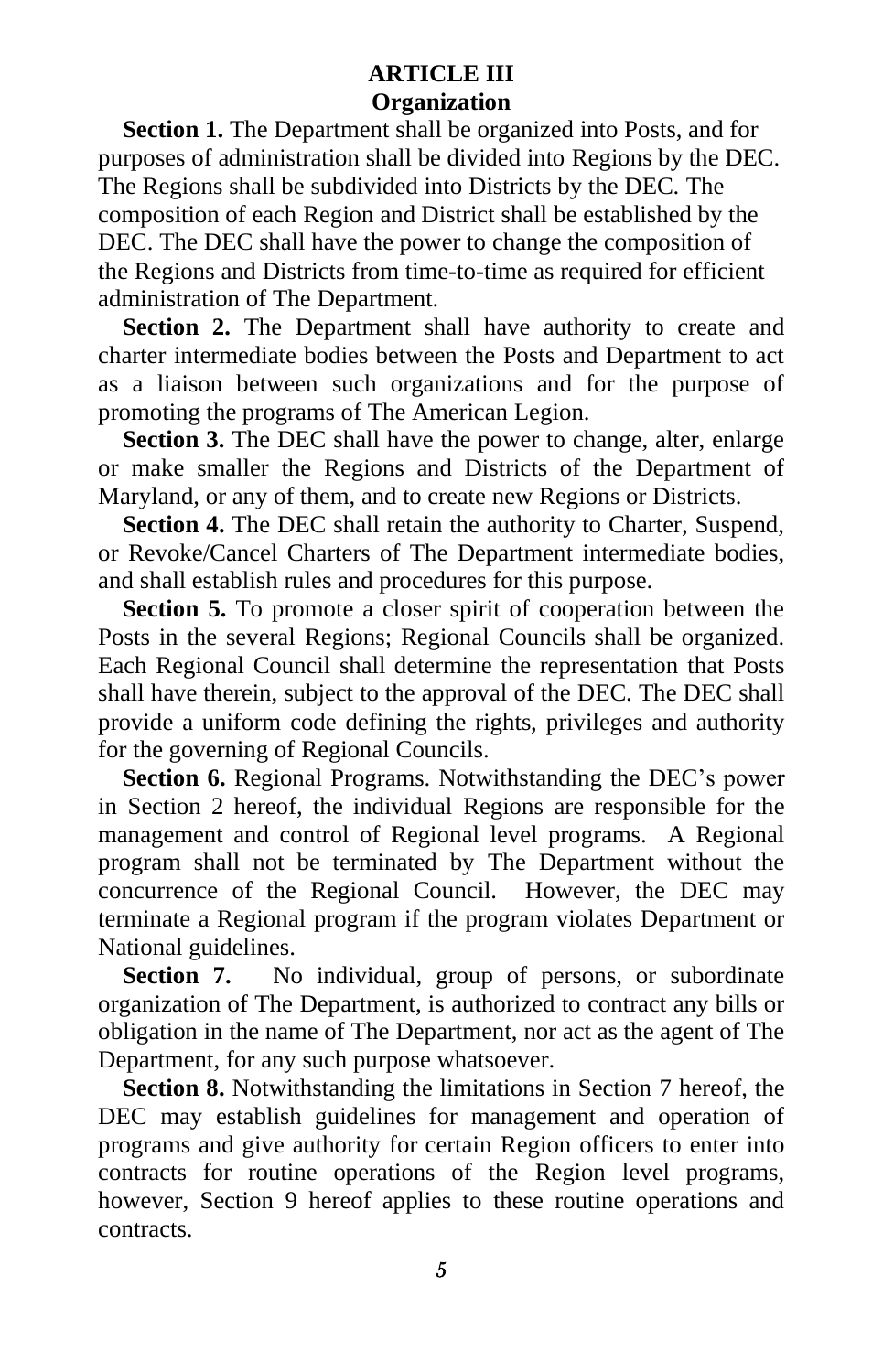**Section 9.** The Department shall not incur, or cause to be incurred, any liabilities or obligations whatsoever which would or may subject any Posts, or officers thereof, or any other subordinate organization of The Department, or any person or member or group thereof, to liability for the payment or satisfaction thereof, and shall be without power to do so.

**Section 10.** No real estate or leasehold property belonging to The Department, or one of its subordinate organizations shall be sold or disposed of in any way, or have its title encumbered in any manner, without the Post notifying the District and Regional Councils in which it is located, in writing, and without thereafter obtaining written consent of the DEC.

**Section 11.** Regional Program Assets.

Notwithstanding the provisions of Sections 4 - 7 hereof, upon the termination of a Regional program, the Regional Council shall propose the distribution of the assets of the program. The Regional Council's proposed distribution plan is subject to the approval of the DEC.

**Section 12.** District and Region Constitutions & By-Laws

**(a)** Each District and Region shall adopt a Constitution and By-Laws which shall not be inconsistent with the Constitution and By-Laws of the National Organization or of this Department. Any amendment to the Department Constitution and By-Laws which is inconsistent with any Article or Section of a District or Region Constitution and By-Laws, when adopted, shall automatically void and nullify such Article or Section of the District or Region Constitution and By-Laws.

**(b)** The Department may prescribe the Constitution and By-Laws for its Regions and Districts.

### **ARTICLE IV Eligibility**

**Section 1.** Any person shall be eligible for membership in The American Legion, Department of Maryland, Inc., who meets the requirements for membership prescribed in the National Constitution of The American Legion, as chartered and approved by the Congress of the United States, and as thereby amended from time to time.

**Section 2.** There shall be no form or class of membership except an active membership. Dues shall be paid annually or for life. Social or honorary memberships are specifically prohibited.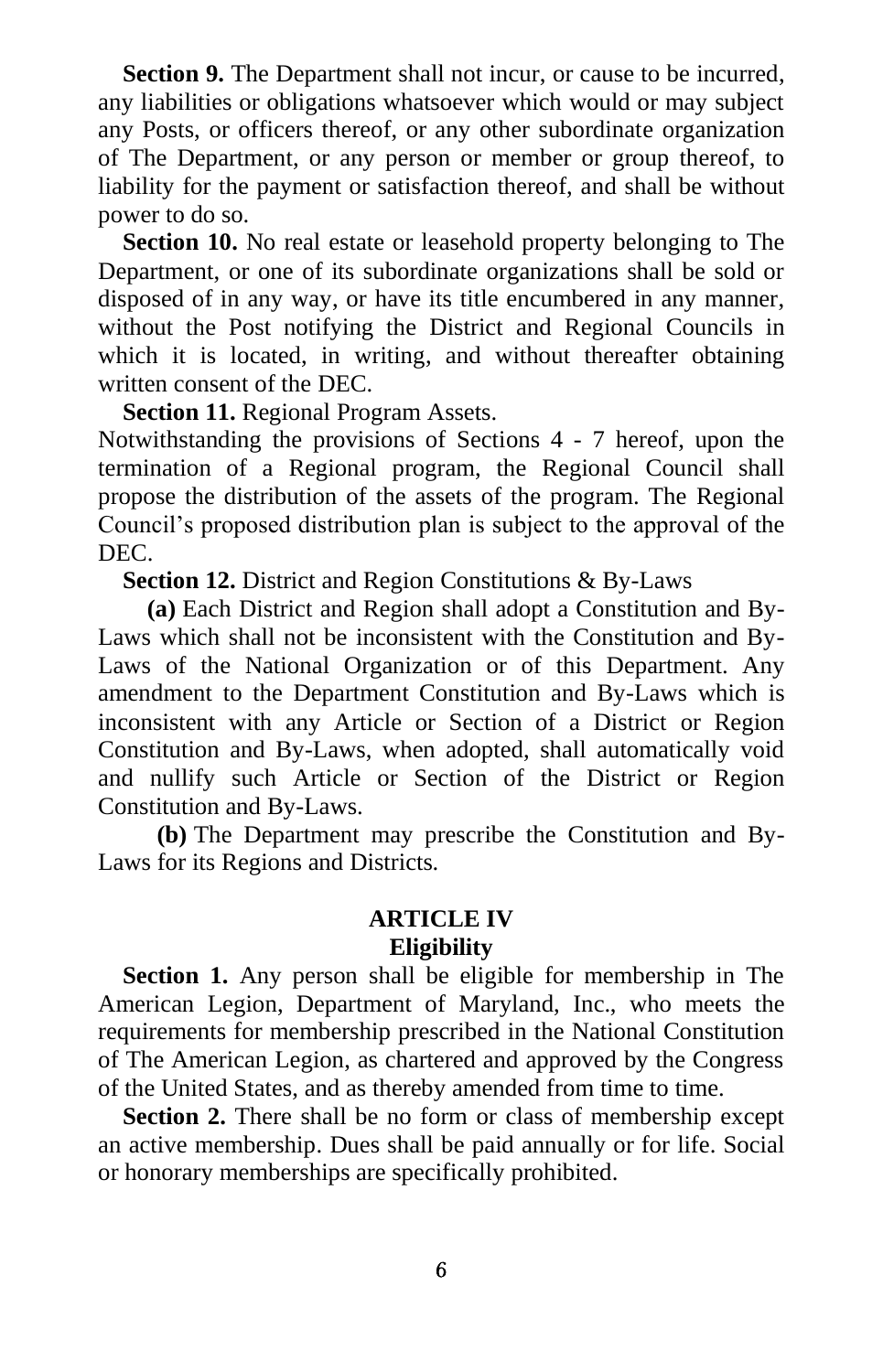**Section 3.** No person shall, simultaneously, be a member of more than one Post.

**Section 4.** No person who has been expelled from The American Legion shall be admitted to membership in another Post, without the consent of the authority which expelled the member. Except that where such consent has been sought and denied, or sought and not granted within a reasonable time thereafter, the member may then appeal to the DEC for permission to be admitted to membership in another Post. The member shall be ineligible for membership until such permission is granted.

**Section 5.** No member having charges filed by the member's Post shall be eligible for transfer to another Post until such charges are adjudicated.

#### **ARTICLE V**

#### **Department Convention**

**Section 1.** The Annual corporate meeting of The American Legion, Department of Maryland, Inc. shall be The Department Convention, which shall constitute the Legislative body of said Department. The Department Convention shall be held annually at a time and place to be fixed by action of the preceding Department Convention, or if said proceeding Department Convention shall have failed to act, then by the DEC, pursuant to Article VII of this Constitution. The DEC shall have authority to change such time and place for sufficient reasons to it appearing.

**Section 2.** The Department Convention shall be comprised of representatives from each Post who shall be members in good standing of the Post of which they are elected, and all Past Department Commanders who are in good standing at their respective Post. Each Post having fifteen members in good standing shall be entitled to two delegates. Each Post having twenty-six members in good standing shall be entitled to three delegates and to an additional delegate for each additional fifty members after the first twenty-six. Each Post shall be entitled to an alternate for each delegate. Membership strength of the Post, for determining delegate strength, shall be computed as of paid up membership in Department Headquarters at the close of business on the Thirty-fifth day prior to the convening of the Department Convention, or as of the First of July each year, whichever date shall occur first. **Section 3.** Voting.

**(a)** On all matters of business except the election of Department Officers, members of the DEC and Delegates and Alternates to the National Convention, and except amendments to this Constitution or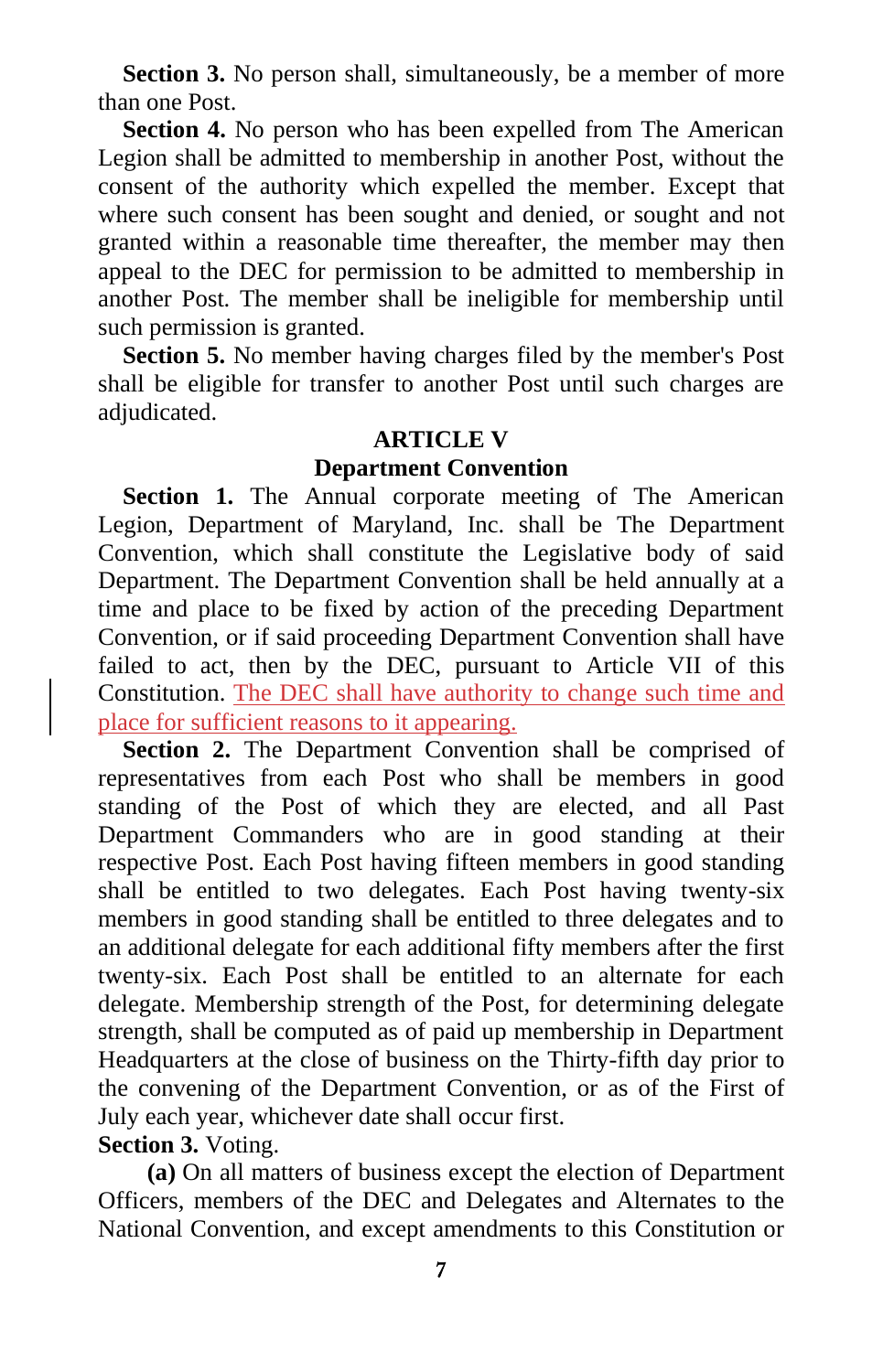the By-Laws, voting shall be by voice. The decision of the chair thereon shall be final unless a vote by roll call be demanded; and upon demand of any person having proper voice, such other manner of voting shall be employed.

**(b)** The election of all Department Officers, and National Officers, shall be by roll call except where, in the case of individual offices, the necessity of a roll call is dispensed with by unanimous consent.

**(c)** The election of members of the DEC, and Delegates and Alternates to the National Convention, shall be in accordance with such rule as adopted by the Caucus in and for the Region from which such members, delegates and alternates are elected, but in no case, shall any such rule prevent the nomination of any member from the floor of such Caucus by any person having proper voice thereat. Voting at Caucuses shall conform to the provisions of Subsection (d) hereof.

**(d)** In all voting, the vote of each Post shall be equal to the total number of delegates to which such post may be entitled. Each delegate shall be entitled to one vote. The vote of any delegate who may be absent shall be cast by the delegate's alternate, and the vote of any delegate absent and not represented by an alternate shall be cast by the majority of the present delegates from the member's post. An alternate whose delegate is present may nevertheless move into the place of an absent alternate whose delegate also is absent, and thereby acquire the right to vote, provided said alternate delegate is the senior alternate present at the time. Alternates shall have all the privileges of delegates, but may only vote as herein set forth; provided the alternate's registration fee is paid. At the conclusion of all roll call voting, for each individual election required to be conducted by the Department Convention, the Department Officer conducting such elections shall ask if any Post desires to amend or change its vote; or ask does any Post, which has not cast its vote during the roll call vote, now wish to cast its vote. No Post shall be allowed to pass more than one time. After the Department Officer conducting the election has made the aforesaid announcement and taken due note of any changes in voting and has recorded the vote of any Post which originally passed, then the conducting officer shall announce that the voting is closed and direct that the tally be taken, and the results announced.

**(e)** All Past Department Commanders, while in good standing in their respective Post, shall be delegates for life to all Department Conventions with voice and vote, to be exercised by them with their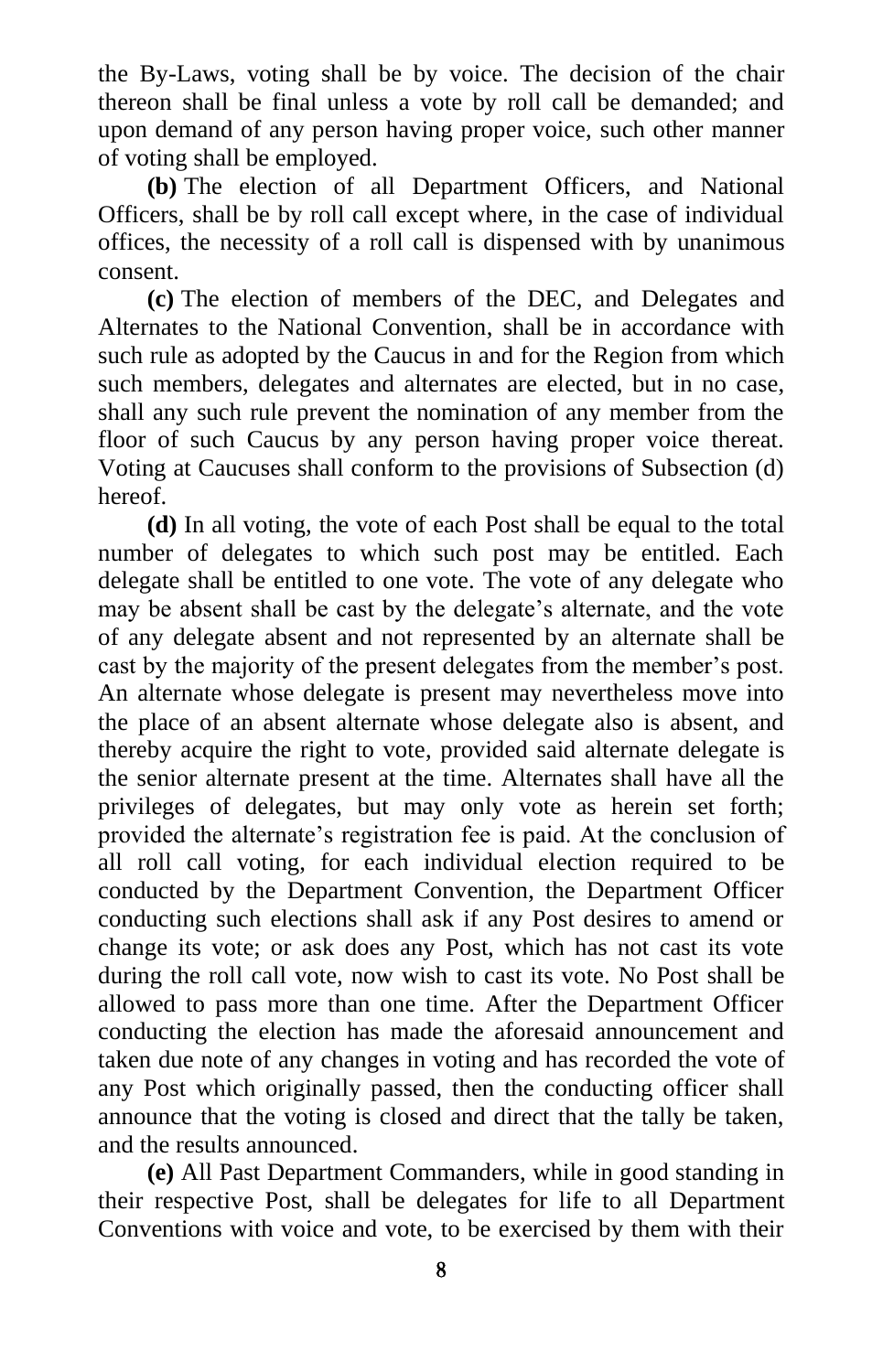respective Post and all Region or District Caucuses at which any election provided for in this Constitution shall be held, and at which their respective Post may be entitled to vote. The failure of such Post to properly register its delegation shall not deprive such Past Department Commander of their right to vote, provided the Past Department Commander is properly registered as a delegate.

**(f)** All Department Officers as set forth in Article VI of this Constitution, with the exception of Department Officers concurrently serving as a paid employee of the Department, and National Officers of this Department shall be Delegates-at-large to Department Conventions, with the right to vote thereat, in the year in which they serve, to be exercised by them with their respective Post; provided, however, that nothing contained herein shall give any person the right to more than one vote.

#### **Section 4.**

**(a)** The Department Convention shall elect a Department Commander, a Department Senior Vice-Commander, a Department Judge Advocate, a Department Treasurer, a National Executive Committee member, and an Alternate National Executive Committee member for the respective terms for each office as specified in Section 4b hereof. The Department Convention shall elect such other offices as may be authorized by the Department Convention for such terms appointed by the Department Convention.

**(b)** The Officer positions listed in Section 4(a), elected by the Department Convention shall be nominated and elected in the following sequence and for the term of office, as listed:

- **i.** Alternate National Executive Committee member for two years (on odd number years)
- **ii.** National Executive Committee member for two years. (on odd numbered years)
- **iii.** Department Treasurer for one year.
- **iv.** Department Judge Advocate for one year.
- **v.** Department Senior Vice-Commander for one year.
- **vi.** Department Commander for one year.

**Section 5.** Every Post shall file the name and number of the delegates and alternates to the Department Convention at least twenty days prior to the convening of the convention. At the time of filing, the Post must pay their registration. The individual Post fee shall be decided annually by the DEC for each and every delegate they are entitled. In the case of an alternate taking the place of a delegate, such alternate shall be required to pay the usual registration fee, which shall be done when the substitution takes place or sooner;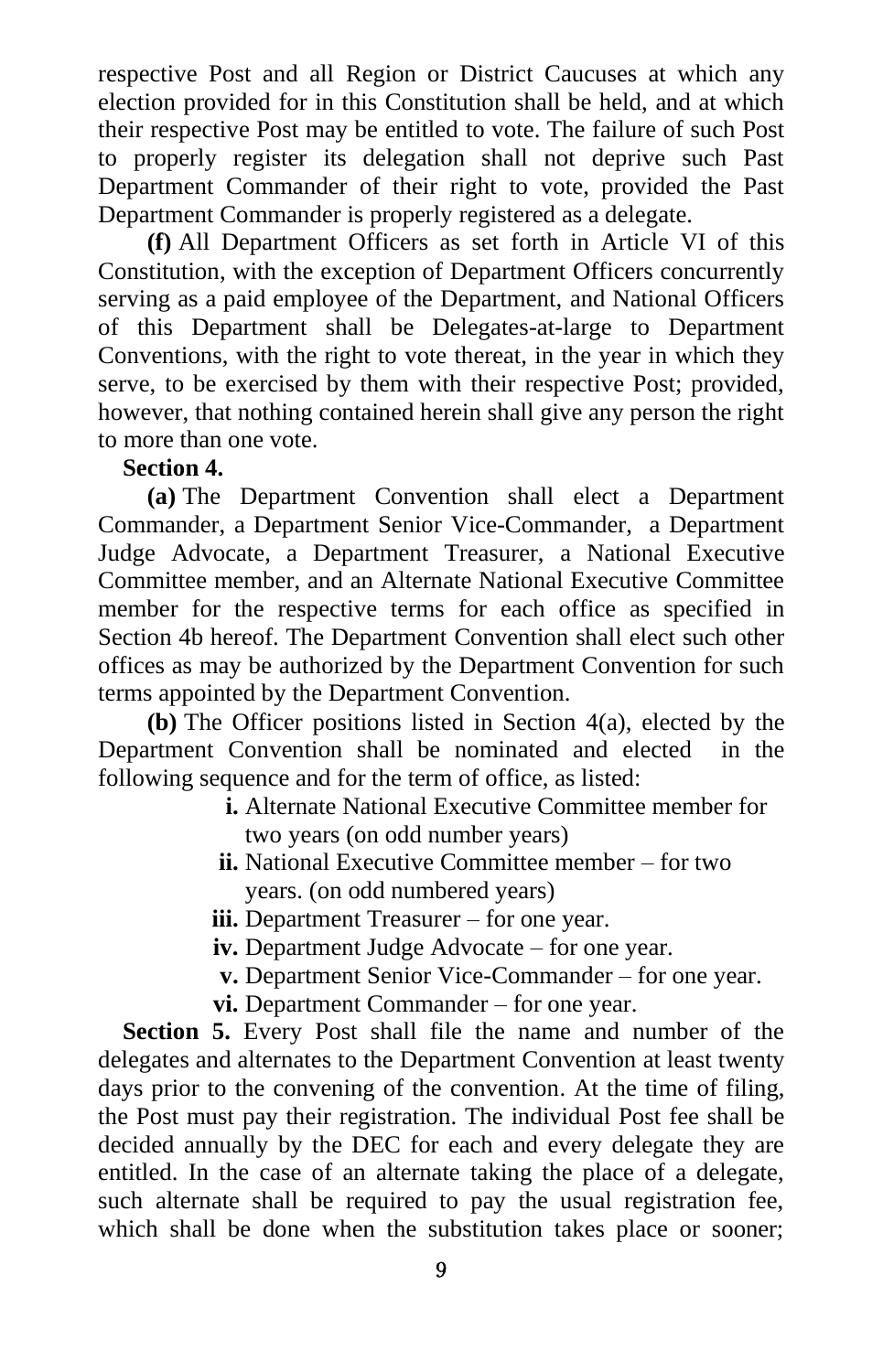unless and until such registration fees of the delegates have been paid, the delegation is disqualified to act for any purpose, and no individual delegate will be allowed to vote; provided however, that the mere non-payment of registration shall not deprive a delegation otherwise duly qualified, of the right to vote in any Region Caucus, on any matter (including election of officers) which thereafter is subject to ratification by the Department Convention.

Section 6. Region Caucuses. A caucus shall be held by each Region during, or not more than twenty days prior to, the convening of each Department Convention, at which caucus the election of the Region Commander (serves concurrently as Department Vice-Commander for said Region), Region Vice-Commander, District Commanders, District Vice-Commanders, such DEC members, and Delegates and Alternates to the National Convention of The American Legion to which such Region may be entitled by this Constitution shall be held. It shall be the responsibility of the Region Commander in and for each Region to ensure that at least fifteen days prior notice of any Region Caucus convened for the above purposes shall be given by mail, or other approved means, to the Commander of each Post in the Region, and no such Caucus shall be deemed legally convened in the absence of such notice; provided, however, that any Region may caucus at any Department Convention upon three hours' notice by announcement from the Rostrum, and all the purposes of this section may thereafter be fulfilled just as though prior written notice had been given. The action of such Region Caucus, as to the election of any of the officials named in this section, shall not be final until ratified by the Department Convention.

**Section 7.** A quorum shall exist at a Department Convention or at a Region Caucus when one-third of the Posts in the Department or Region, as the case may be, are represented by duly elected Delegates or Alternates.

**Section 8.** Delegates to National Convention.

**(a)** Each Region in Caucus, not more than twenty days prior to the convening of the Department Convention, shall elect one delegate and one alternate delegate to the National Convention. The delegate and alternate delegate is to represent the first one-thousand members of their respective Region; there shall also be elected a delegate and alternate delegate for each succeeding thousand members.

**(b)** The five Department Delegates shall consist of the Department Commander, the Past Department Commander of the immediate prior year, the Department Adjutant, the Alternate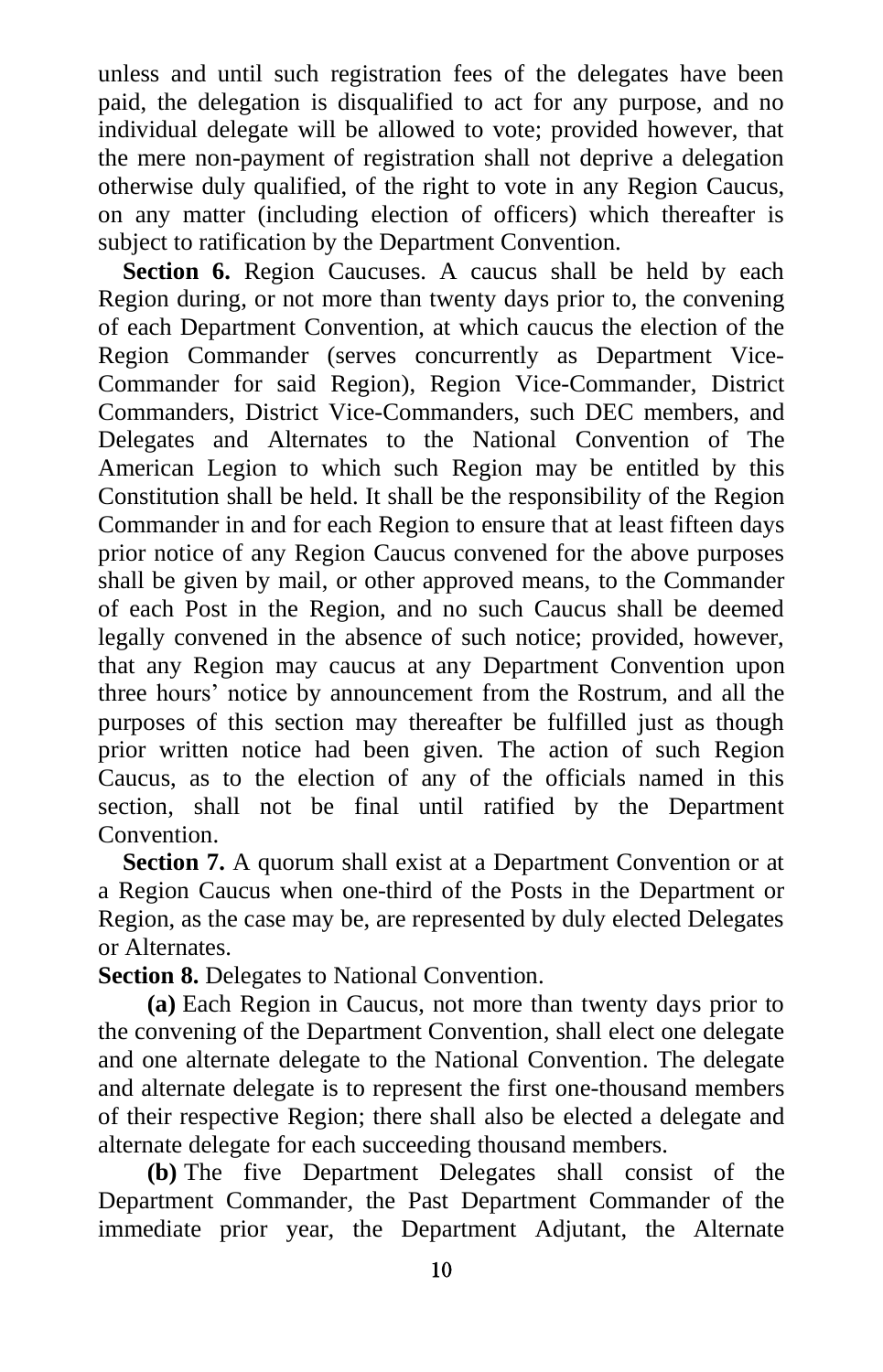National Executive Committee member and the Department Senior Vice-Commander. The alternates or these delegates shall be appointed by the Department Commander.

**(c)** Any additional delegates and alternate delegates are to be elected by the Region with the highest percentage of their previous year's membership as of the day that determines the department convention membership strength for the Region.

**Section 10.** Region Election of DEC Members.

**(a)** Each Region in Caucus, not more than twenty days prior to the convening of the Department Convention, shall elect one representative to the DEC for each unit of 500 members or major fraction thereof in the said Region.

**(b)** The membership strength of said Region for this purpose shall be computed as paid up membership in the Department Headquarters at the close of business on the Thirty-fifth day prior to the convening of the Department Convention, or as of First of July each year, whichever date shall occur first.

**(c)** In the event any Region shall have less than its first and only unit of 500 members, it shall nevertheless be entitled to elect one representative to the DEC.

**(d)** The distribution of the Regions' representatives to the DEC shall be divided in an equitable manner between the Districts of the Region utilizing the membership strength of each District.

### **ARTICLE VI Department Officers**

### **Section 1.**

**(a)** The Department Officers shall consist of the following:

Department Commander

Department Senior Vice-Commander

Department Vice-Commanders

*(One Elected from each Region, and serving without* 

*Seniority, serves concurrently as Region* 

*Commander)*

Department Judge Advocate

Department Adjutant

Department Treasurer

Department Historian

Department Sergeant-at-Arms

Department Chaplain

*Plus any other officers as may be created by the Department Convention.*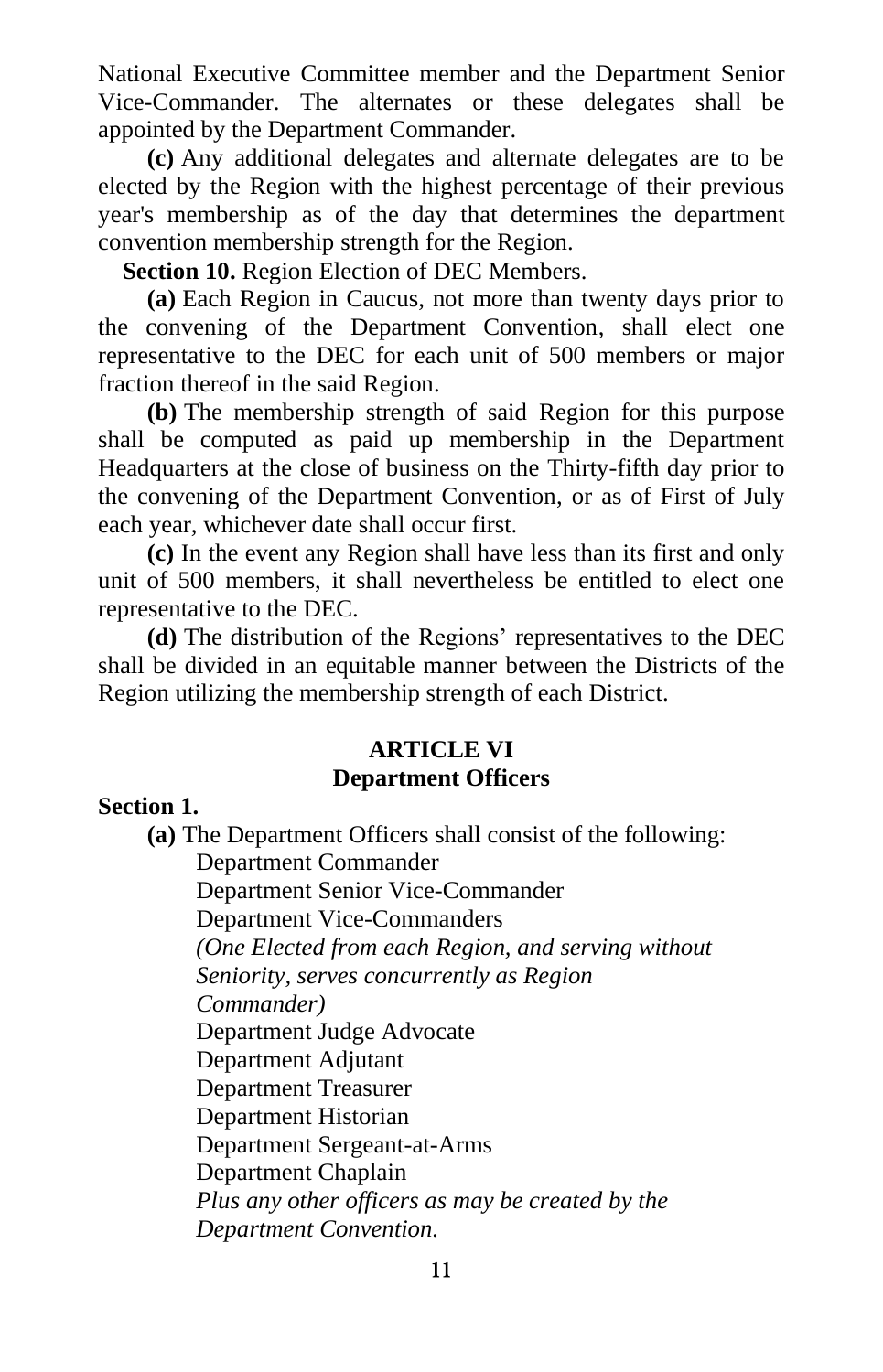The National Officers of The American Legion, elected by and representing the Department of Maryland, Inc., shall consist of the following: **i.** National Executive Committee member

**ii.** Alternate National Executive Committee member These National Officers shall be elected as prescribed in Article V, Section 4 (a) of this Constitution.

**Section 2.** All Department Officers elected pursuant to Article V, Section 4(a) shall serve the term of office as prescribed in Article V, Section 4(b). Should the Department Convention, in creating any new offices, neglect or fail to designate the term of such office, then the term shall be for one year.

**Section 3.** In the event of death, resignation or removal of the National Executive Committee member, the Alternate National Executive Committee member shall immediately assume the position of National Executive Committee member, with full power to act for the unexpired term as if elected at the prior Department Convention. An election shall be held at the next regular meeting of the DEC to fill the remaining term of the Alternate National Executive Committee member who succeeded to the office of National Executive Committee member.

**Section 4.** The Department Vice-Commanders/Region Commanders shall be elected by a majority of the delegates from the Region they are to represent for a term of one year. Each Region shall also elect a Region Vice-Commander who shall be second in command of the Region and shall act on behalf of the Region Commander at any time when requested by the Region Commander. In the event of death, resignation, physical incapacitation or removal of the Region Commander, the Region Vice-Commander shall immediately assume the position of the Region Commander, with full powers to act for the remainder of the term as if elected by the preceding Region Caucus.

**Section 5.** All Department Officers whose terms are for one year shall serve from the adjournment of the Department Convention at which they were elected until the adjournment of the Department Convention next following their election or their appointment; or, applying to all officers, until their successors are duly chosen, except the term of office of each National Executive Committee member and each Alternate National Executive Committee member shall commence immediately upon the adjournment of the National Convention next ensuing their election, and shall end at the adjournment of the second next succeeding annual National Convention.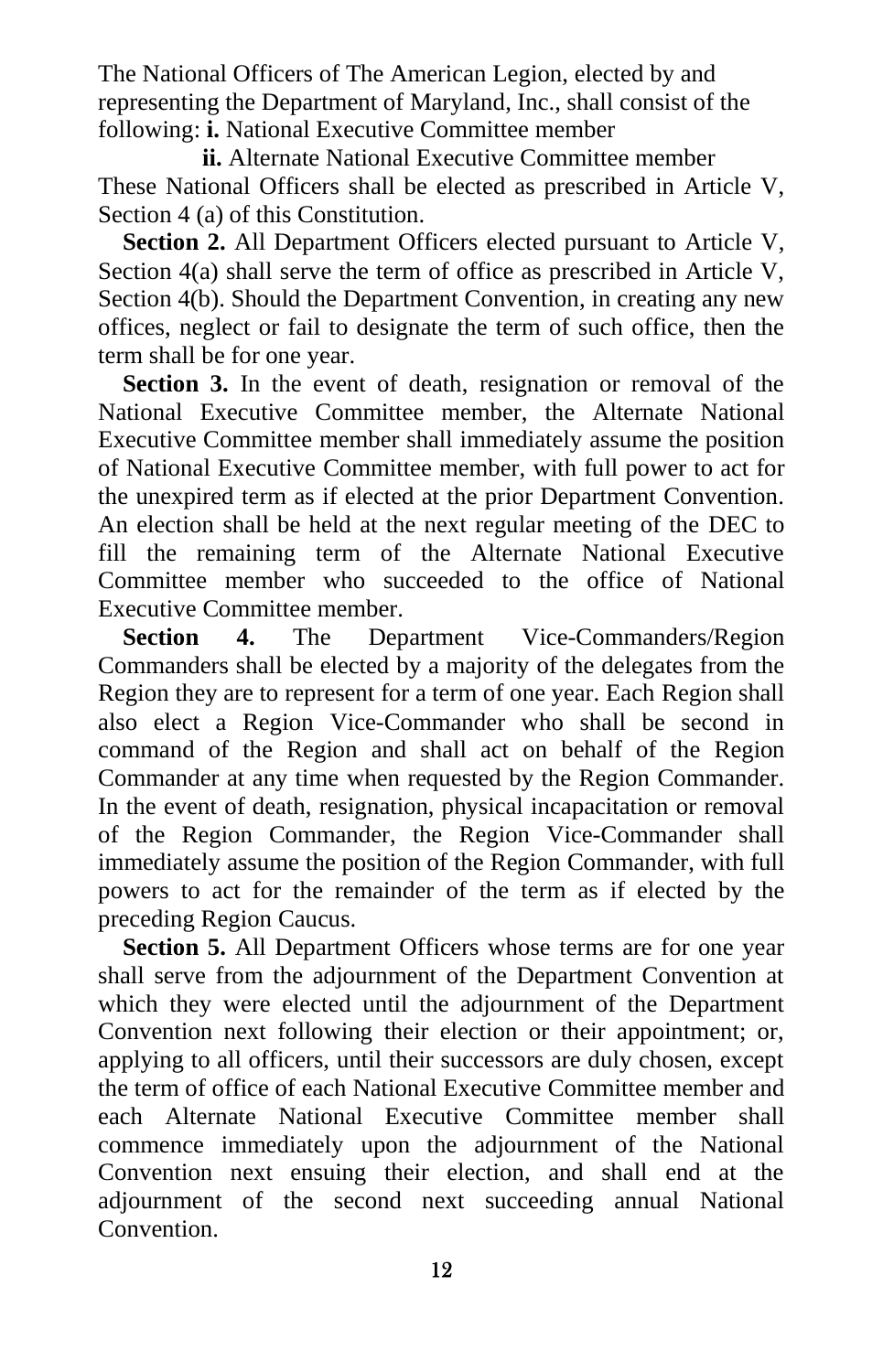**Section 6.** The Department Adjutant shall be elected for a term of four years by the DEC at the first meeting of the DEC, after the adjournment of the Department Convention, and may be removed from office by the DEC.

**Section 7.** The DEC upon nomination of the Department Commander, at its first meeting following the adjournment of the Department Convention, shall appoint a Department Sergeant-at-Arms, Department Historian, Assistant Department Historian, Department Chaplain, and Assistant Department Chaplain who shall serve for the period of one year from the time of their respective appointment until the close of the next ensuing Department Convention, and they shall have no voting rights at the Department Convention, or as a member of the DEC, unless otherwise entitled.

Section 8. No member who previously held the office of Department Sergeant-at-Arms shall be eligible for reappointment to that office.

### **ARTICLE VII**

### **Department Executive Committee**

**Section 1.** Between Department Conventions, the administrative power shall be vested in the DEC, which shall constitute the Board of Directors of The Department and shall be composed of the following members:

Department Commander, who shall serve as Chairperson

All Department Vice-Commanders

Department Judge Advocate

Department Adjutant (without vote)

Department Treasurer

Department Historian (without vote)

Department Sergeant-at-Arms (without vote)

Department Chaplain (without vote)

All DEC members (elected pursuant to Article V, Section 10)

National Executive Committee member

Alternate National Executive Committee member (without vote except in absence of National Executive Committee member or otherwise entitled)

All District Commanders

All Past Department Commanders (who are in good standing in their respective Post.)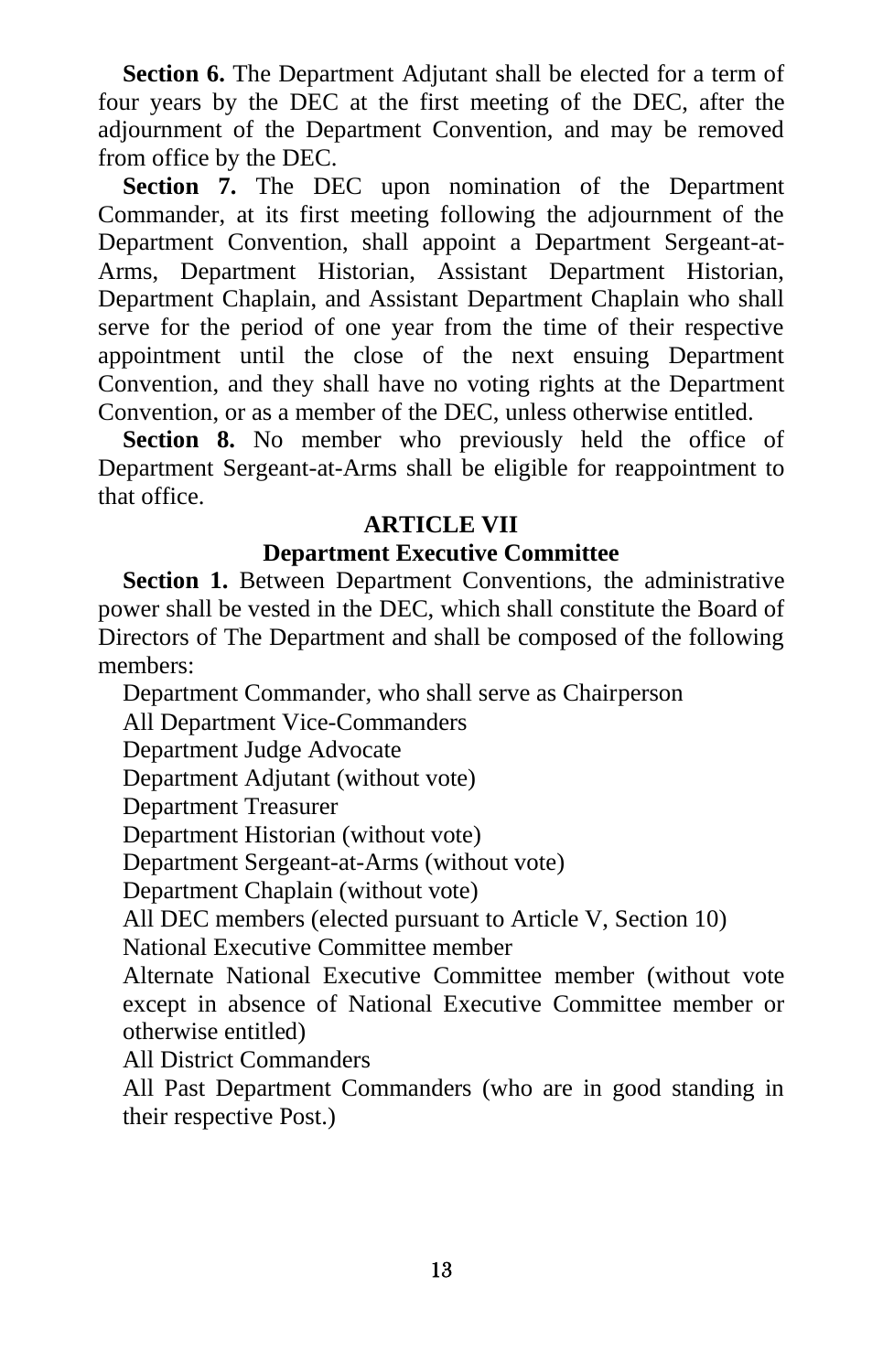**Section 2.** The term of office of all members of the DEC shall be for one year, except:

**(a)** The National Executive Committee member, and the Alternate National Executive Committee member, which shall be for two years. The term of the National Executive Committee member and the Alternate National Executive Committee member shall commence immediately upon the adjournment of the next ensuing National Convention after their election and shall end at the adjournment of the second next succeeding National Convention.

**(b)** All Past Department Commanders, while in good standing in their respective Post, shall be members for life.

**(c)** The term of each member who is elected or appointed to serve for one year shall commence immediately upon the adjournment of the Department Convention and shall end upon the adjournment of the next succeeding Department Convention.

**(d)** The Department Adjutant shall serve ex-officio with voice, but without vote.

**Section 3.** The DEC, in the event that the Department Convention does not fix a time and place for the succeeding Department Convention, shall fix the time and place and give at least thirty days' notice to each Post of such Committee's decision.

**Section 4.** The insignia of DEC member shall be a white cap with the words "Executive Committee" embroidered in gold lettering on the right side of the cap.

Section 5. The insignia of the Department Officers shall be as prescribed by the National Emblem Committee of The American Legion for Department Officers.

# **ARTICLE VIII**

#### **Posts**

**Section 1.** Each Post shall have a minimum membership of fifteen. No Post shall be received into this Department until it shall have received a charter.

**Section 2.** The officers of each Post within The Department shall include the following:

Commander Vice-Commander (one or more) Adjutant Judge Advocate Finance Officer or Treasurer Historian (optional election or appointment) Sergeant-at-Arms (optional election or appointment)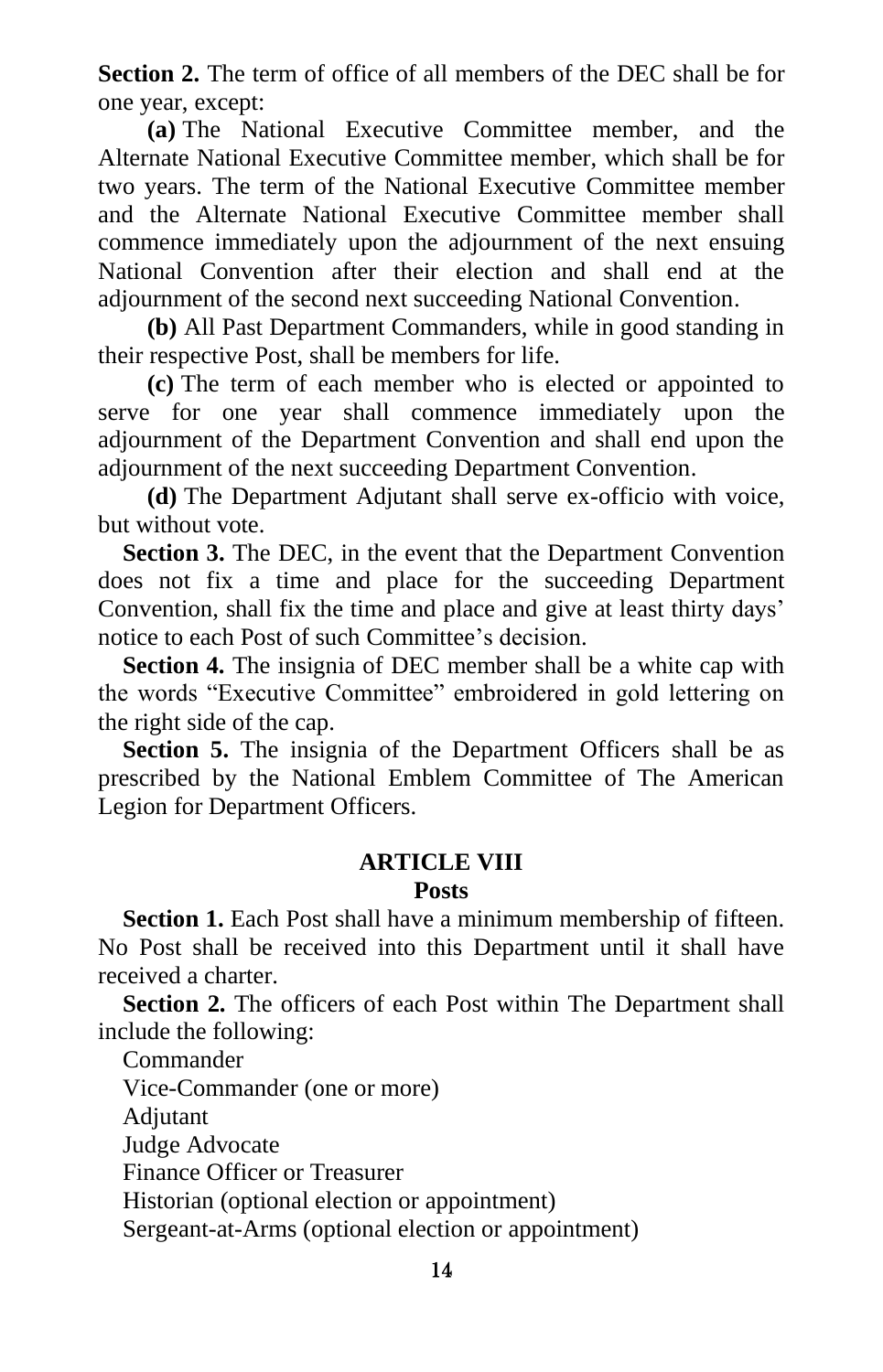Chaplain (optional election or appointment)

*It shall be optional with the Post to combine the offices of Adjutant and Finance Officer, and to appoint the offices of Historian, Sergeant-at-Arms, and/or Chaplain.* 

**Section 3.** Those who desire to form a Post shall make application for a charter to the Region Commander of the Region in which the Post will be located. The Region Commander shall cause the application to be investigated either personally or through the appropriate District Commander, if there be such in the said District. The results of such investigation shall thereupon be reported to the Region Council, whereupon the Region Commander shall submit the application and the recommendation of the Region Council thereon, to the DEC through the Department Commander. Upon approval of the application by the DEC, the Department Commander shall forward same to the National Commander and National Adjutant for the issuance of a charter. Post charters shall be countersigned by the Department Commander and the Department Adjutant.

**Section 4.** No Post shall be named after any living person. If a Post is to be named for a deceased person, written permission from next of kin for use of the name shall accompany the charter application.

**Section 5.** Post Constitutions and By-Laws.

The Standard Post Constitution and Bylaws as adopted by the 101st Department Convention, or as amended by subsequent Department Conventions shall serve as the Post Constitution and By-Laws for all Posts within the Department.

Section 6. All Post Officers for the ensuing year shall be elected, or appointed as prescribed in the Post Constitution and Post Standing Rules, at least twenty days prior to the opening of the Department Convention and they shall assume their duties as such within twenty days after the closing date of the Department Convention.

**Section 7.** Each Post shall pay annually to The Department such per capita tax as may be levied by The Department Convention, plus whatever per capita tax may be levied by the National Organization. Each Post shall determine the dues of its members, but whatever amount is chosen shall include the payments required to be made to the National Organization and this Department.

**Section 8.** Each Post shall pay annually to its Region Council, and/or District Council, such dues as may be established by the Region, and/or District, and approved by the DEC, and upon failure to do so, it shall forfeit its right to participate at the Meetings and the Caucuses of the Council to which payment has not been made.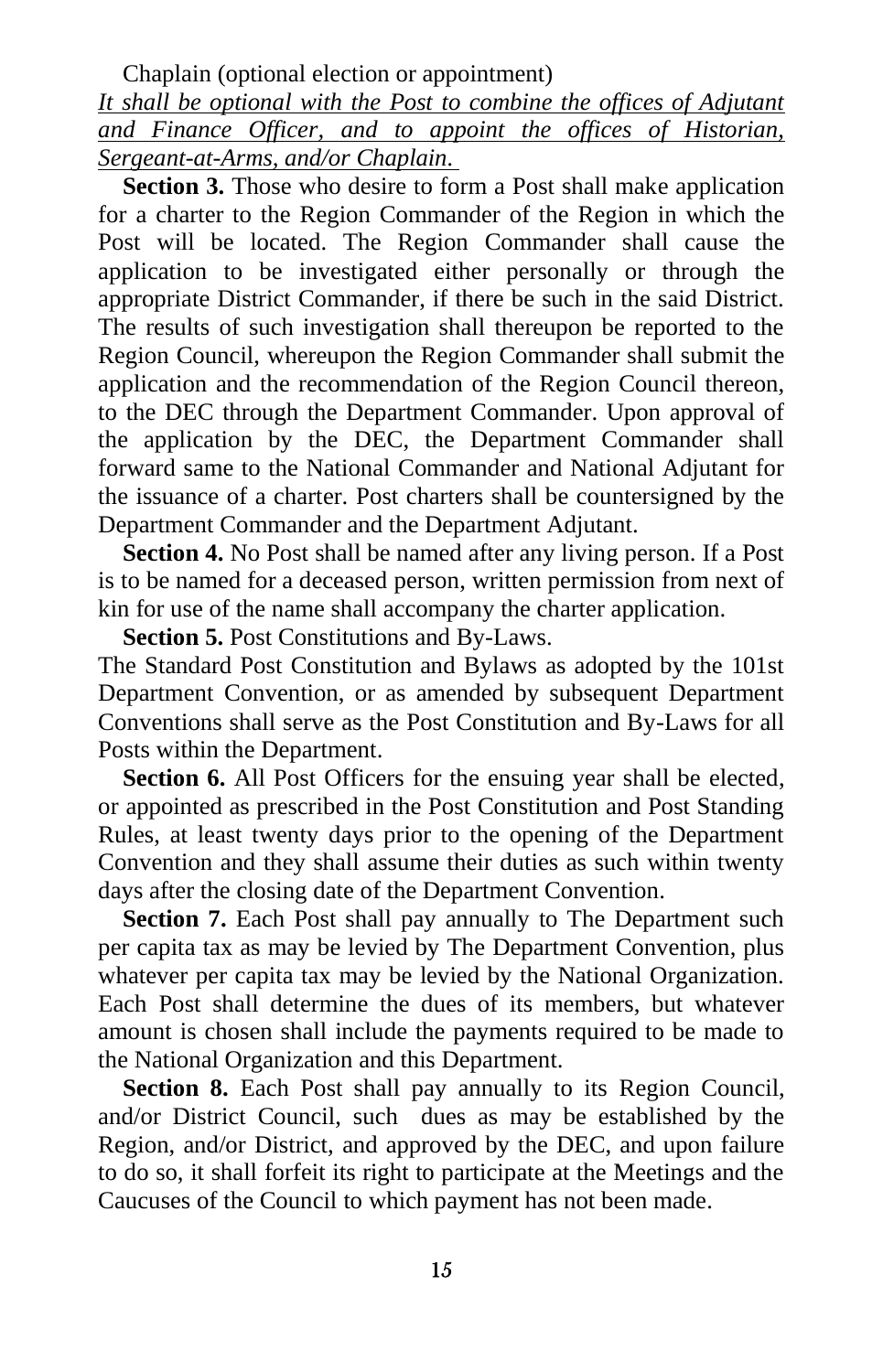### **ARTICLE IX Finance**

**Section 1.** The revenues of The Department shall be derived from annual membership dues and from such other sources as may be approved by the DEC. The fiscal year of this Department shall be from the First of July through Thirtieth of June the following year. An annual audit of the Department's financial records shall be conducted by an independent accounting firm.

**Section 2.** The amount of such annual dues shall be determined by the Department Convention.

**Section 3.** The annual dues shall be collected by each Post and transmitted to the Department Headquarters, or by alternate authorized means to the National Headquarters, within thirty days of receipt by the Post.

**Section 4.** Annual dues shall be payable each year, on and after the Twentieth of October .

### **ARTICLE X Discipline**

**Section 1.** The DEC, after notice and a hearing, may suspend the charter of a Post which violates this Constitution and/or By-Laws, and may provide for the government and administration of such Posts during such suspension.

**Section 2.** The DEC shall designate, appoint, and authorize a subcommittee to hear and make written findings of fact and recommendations with reference to the matter of the cancellation, suspension, or revocation of the charter of any Post after said Post shall have received due and proper notice of said hearing. Said subcommittee shall make its written findings and recommendations to the DEC.

**Section 3.** The hearing of any cause involving the cancellation, suspension, or revocation of any Post charter shall be had and held under rules of procedure to be adopted by the DEC.

**Section 4.** The DEC after notice and hearing may discipline any member of The Department of its own motion and without regard to any other action which may be taken by the Post to which such member belongs, where it appears that such member at the time of the conduct in question, was an officer of The Department defined in this Constitution, or a member of its Executive Committee, or a delegate or alternate to a National Convention, or convention of this Department convened at the time of such conduct aforesaid, or an officer of any Region, District, or Post in this Department and that as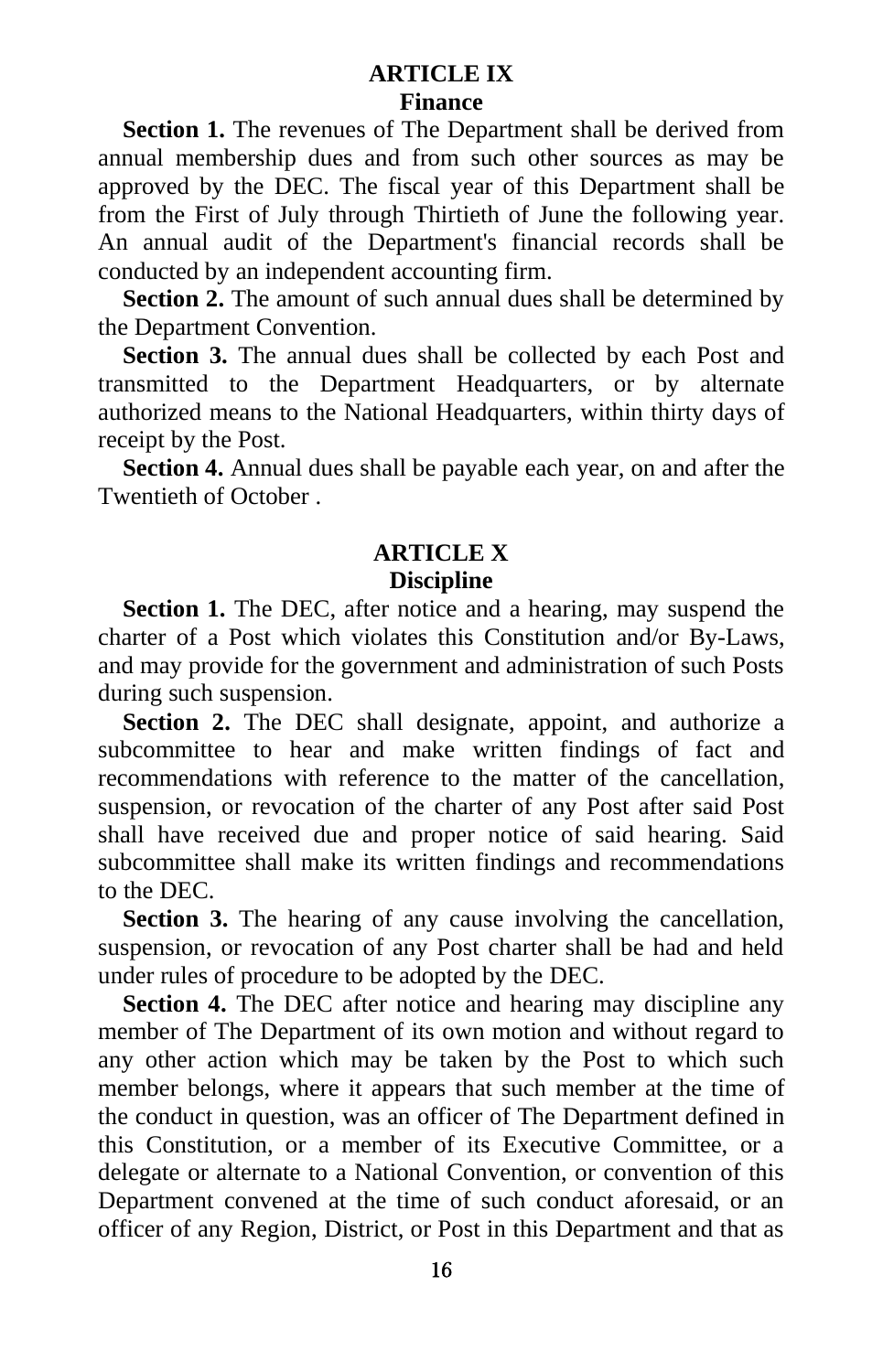such, the member was charged with knowledge of the programs of, and loyalty to, The American Legion, Nationally and The Department, and that as such the member has been disloyal, neglectful of duty, dishonest, or acted in a manner unbecoming the position aforesaid which is held, or at the time of such conduct, was held in The American Legion.

**(a)** Disloyalty shall include embracing or adhering to the principles of any group opposed to the Constitutional form of Government of the United States of America, or of any group previously determined by The American Legion nationally, or by action of the Department of Maryland, Incorporated, to be in basic conflict with the purposes of The American Legion.

**(b)** Conduct unbecoming the incumbent of such positions in The American Legion as are hereinabove set forth shall mean only such conduct as is premeditatedly and deliberately calculated to bring The American Legion or the Department of Maryland, Inc., or any official action of the conventions or Executive Committees thereof, or the national or department officers thereof, respectively, in their official incumbent capacity, into public disrepute, ridicule or calumny.

**(c)** Nothing herein shall be construed in any manner to prohibit any member of The American Legion from expressing oneself freely and exhaustively in any debate at any Convention of The American Legion or at any official meeting of The Department or its subordinate component bodies, nor from petitioning the National Executive Committee or the Executive Committee of any Department of The American Legion for the redress of any grievance or the consideration or reconsideration of any policy, and any act of such nature so undertaken shall not be deemed evidence of unbecoming conduct aforesaid, or of disloyalty.

**Section 5.** The DEC shall designate, appoint and authorize a subcommittee to hear and make written findings of fact and recommendations with reference to the matter of disciplining any member of The Department who fails in the category set out in the preceding section, after such member shall have received due and proper notice of such hearing. Said subcommittee shall make its written findings and recommendations to the DEC. Any member who is the subject of possible disciplinary action shall be entitled to present the member's case before the DEC as a whole and shall be so advised by the subcommittee.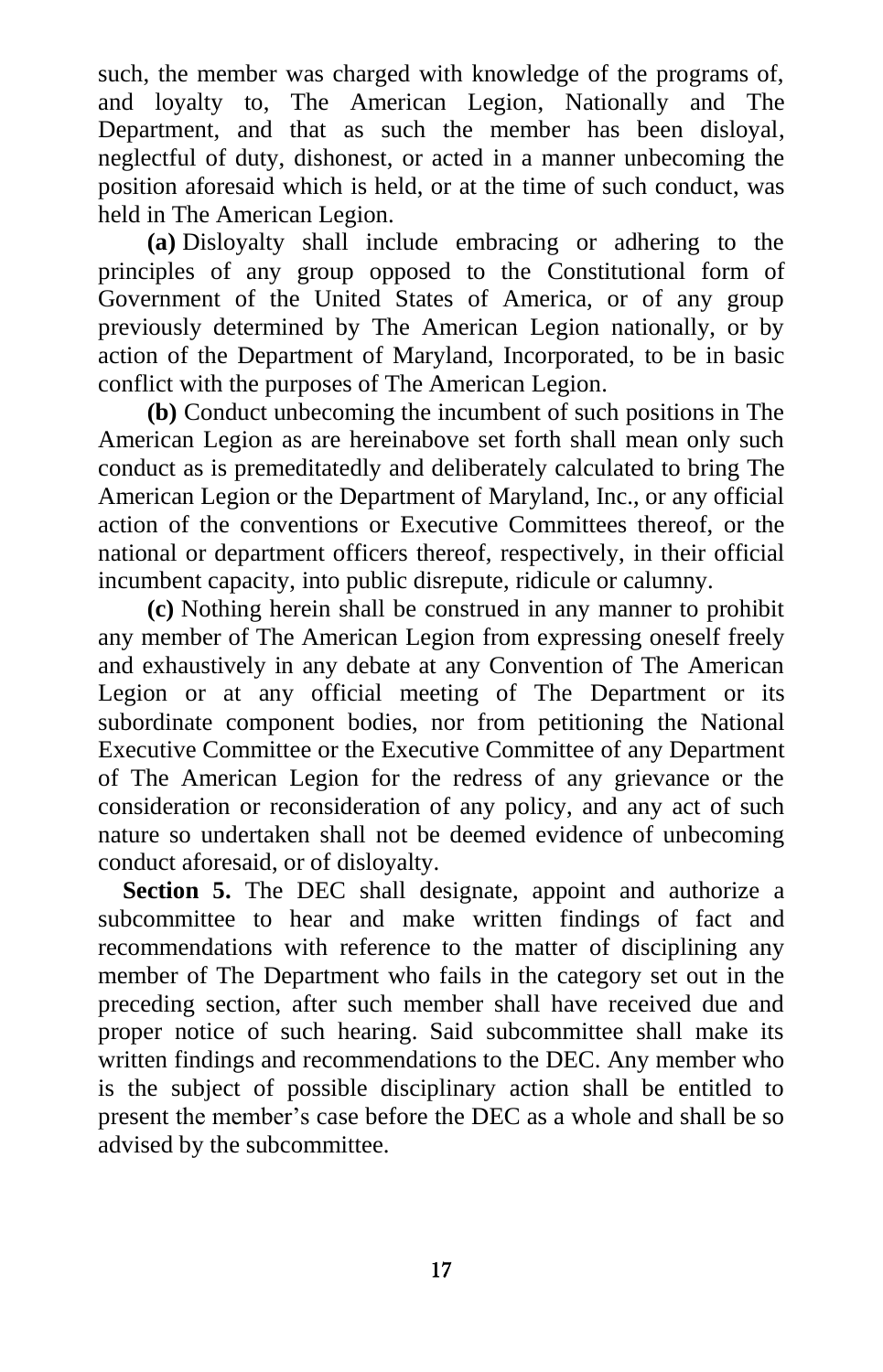**Section 6.** The DEC shall adopt rules of procedure for the hearing of any cause involving the disciplining of a member by the DEC, as set forth in Section 4 of this Article and is empowered hereby to provide for the suspension or expulsion of such member by a majority vote of said committee.

#### **ARTICLE XI**

#### **Change of Residence**

**Section 1.** Any member, in good standing in a Post, removing from this Department shall be entitled to a certificate stating current membership therein and the duration thereof.

#### **ARTICLE XII Parliamentary Procedure**

**Section 1.** Robert's Rules of Order, Newly Revised, shall govern the procedure at the Department Convention, subject however, to any governing procedure submitted by the Rules Committee of the Department Convention and duly ratified by such Convention; provided however that no rule shall act to deprive any delegate of the right to cast their own vote as the delegate sees fit.

**Section 2.** All meetings of the DEC, and all meetings of the subordinate component bodies of The Department, shall be governed by the procedures in Robert's Rules of Order, Newly Revised (unless otherwise provided therefore by such body or bodies).

# **ARTICLE XIII**

### **Auxiliary**

**Section 1.** The Department, recognizes an auxiliary organization known as "The American Legion Auxiliary."

**Section 2.** Membership in the American Legion Auxiliary shall be as prescribed by The American Legion nationally.

**Section 3.** The Auxiliary shall be governed in the Department of Maryland by such rules and regulations as may be prescribed by the National Executive Committee and thereafter approved by The Department.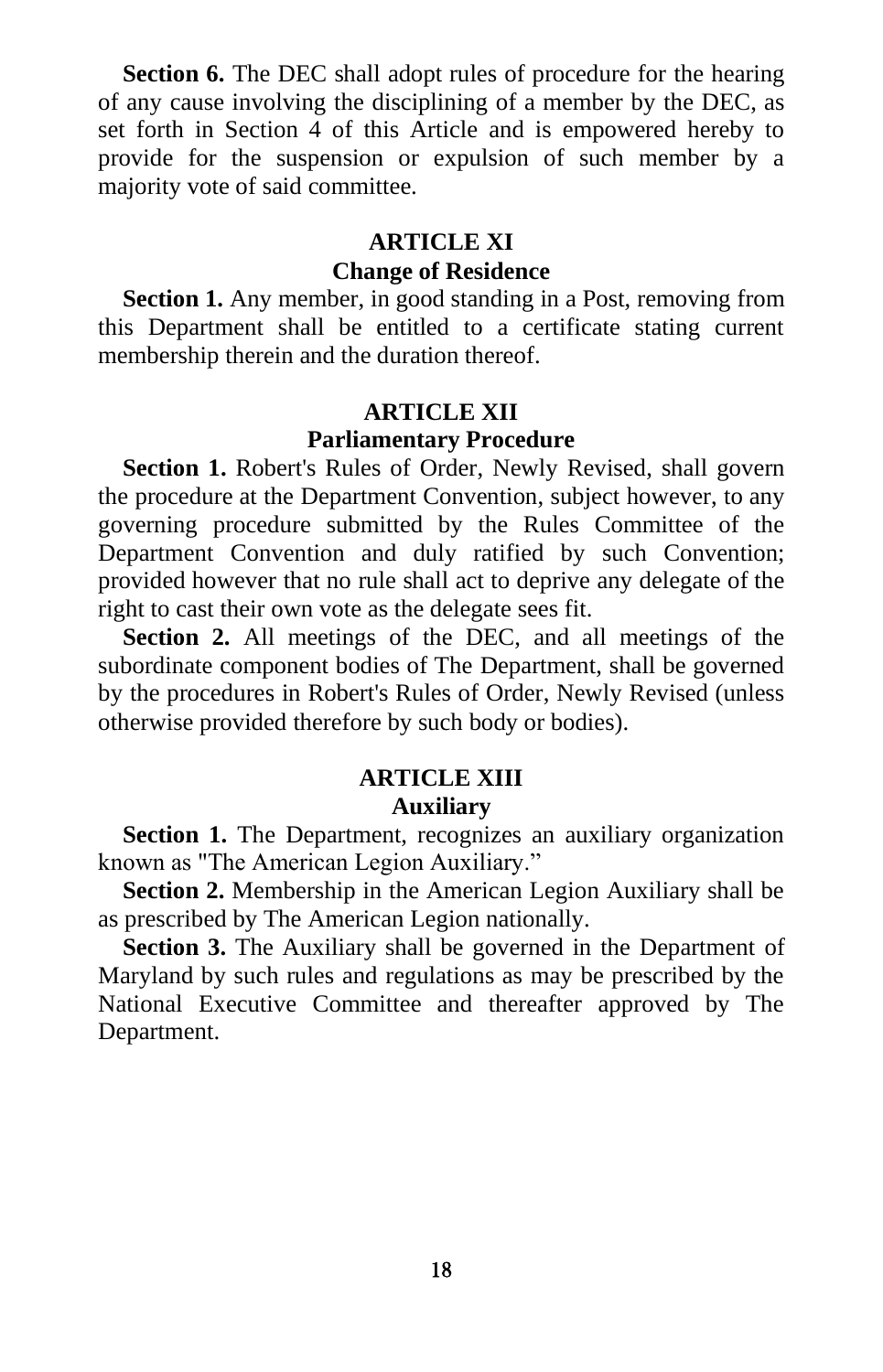### **ARTICLE XIV District Commanders**

**Section 1.** There shall be such a number of District Commanders for each Region as the DEC shall establish and shall from time to time adjust said number. The number of District Commanders per Region may be different. The District Commanders shall be elected in the annual District Caucus' by the Delegates from Posts located in the District in which that Commander is to serve. To be eligible for such office, each District Commander, at the time of their election, shall be a member, in good standing, of a Post located in the District in which they are to serve. In the event there should be a vacancy in any office provided herein, by reason of death, resignation, removal, or failure of any candidate to stand for election, the Region Commander shall fill such vacancy by appointment, in so doing, that Region Commander may select any member of The American Legion belonging to a Post located within that Region, regardless of whether the appointees Post is or is not located in the District wherein such vacancy exists.

**Section 2.** The insignia of a District Commander shall be as prescribed by the National Emblem Committee of The American Legion.

### **ARTICLE XV Amendments**

**Section 1.** This Constitution may be amended at any Department Convention by a vote of two-thirds of the total authorized representation thereat, provided that the proposed amendment shall have been submitted through the Department Adjutant to all Posts and to all members of the DEC by mailing same to them at least thirty days prior to the convening of the next Department Convention, and provided further, it may be amended by unanimous vote at any Department Convention without notice.

### **ARTICLE XVI Effective Date**

**Section 1.** This Constitution and accompanying Bylaws are effective upon the closing of the 103rd Department Convention, and at that time the provisions adopted of all other Department Constitutions shall be completely superseded hereby.

Any elections or caucuses held in connection therewith or attendant to the 103rd Department Convention are to be conducted utilizing this Constitution's procedures.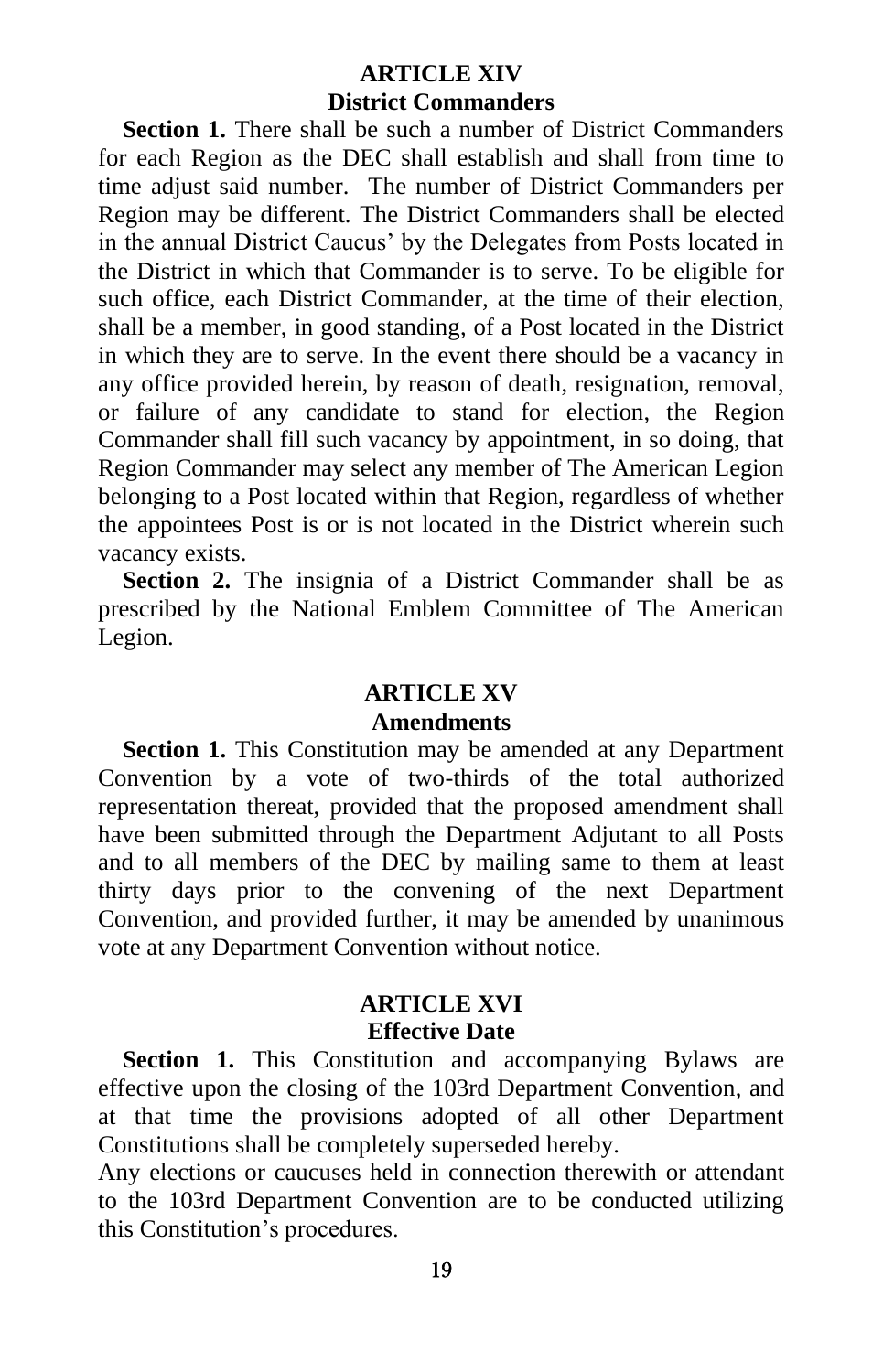Section 2. Any adopted amendment shall take effect immediately upon adjournment of the Department Convention at which it is approved, unless otherwise provided for in such amendment.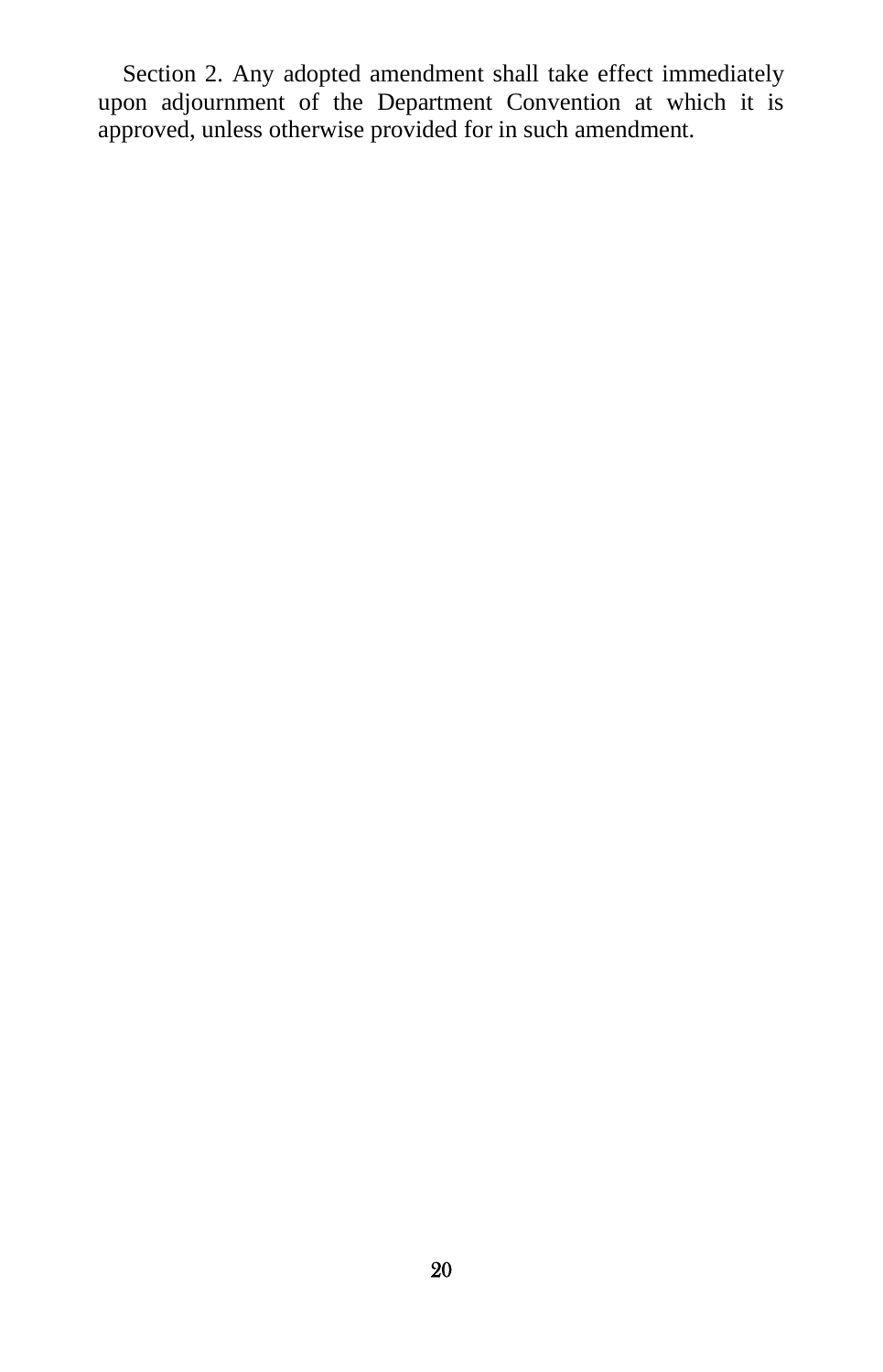### **BY-LAWS OF THE AMERICAN LEGION DEPARTMENT OF MARYLAND, INC.**

#### **ARTICLE I Department Commander**

### **Section 1.** The executive power of The Department shall be vested in the Department Commander, who shall be responsible for the execution and implementation of all policies of the Department under the Constitution and as established by the Department Convention and the DEC.

**Section 2.** The Commander, if present, shall preside at the Department Convention and all meetings of the DEC.

**Section 3.** The Commander shall nominate appointees to all Department Commissions and Committees unless otherwise provided in these By-Laws, and shall serve as an ex-officio member of the same.

**Section 4.** The Department Commander shall perform such other duties as are incident to this office.

#### **ARTICLE II**

#### **Department Senior Vice-Commander**

**Section 1.** The Senior Vice-Commander shall be second in command in The Department, and shall act on behalf of the Commander at any time when requested by the Commander.

**Section 2.** In the event of the death, resignation, or removal of the Department Commander, the Senior Vice-Commander shall immediately assume the position of Department Commander with full powers to act, and for the period as if elected at the preceding Department Convention,

**Section 3.** The Senior Vice-Commander shall have the primary mission of increasing and stabilizing membership of The Department, and shall serve as Chairperson of the Membership Committee during the term of office.

**Section 4.** The Senior Vice-Commander shall perform such other duties as may be assigned by the Commander, the Department Convention, and/or the DEC.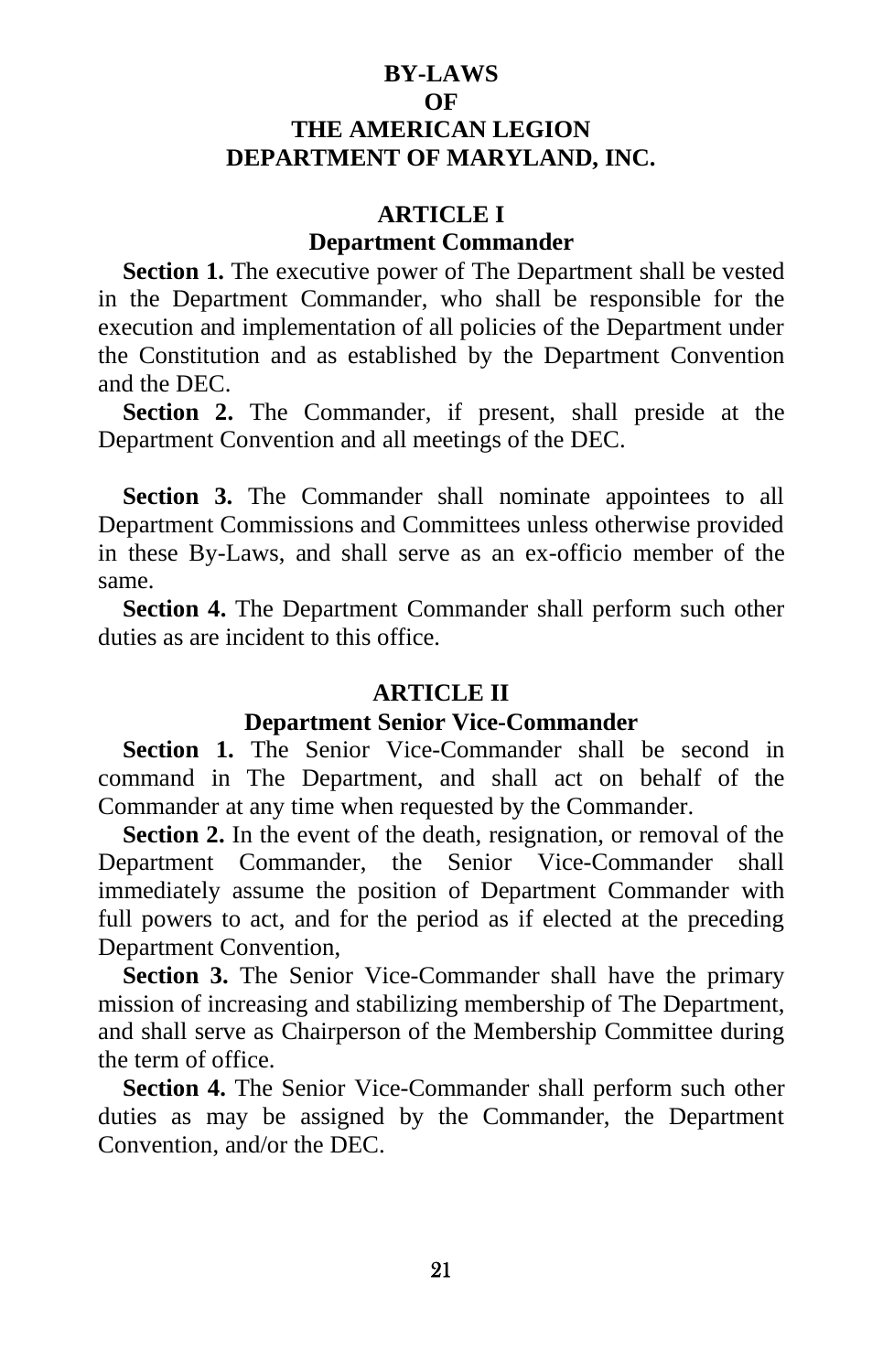#### **ARTICLE III**

#### **Department Vice-Commander/Region Commander**

**Section 1.** The Department Vice-Commander elected from each Region, shall serve ex-officio as the Commander of such Region, and shall command the respective Region. The Region Commander shall be responsible for the execution and implementation of the policy of this Department throughout the Commander's said Region. The Region Commander shall also be responsible for the execution and implementation of the policies of the Region established by the Region Council. The Region Commander shall regularly visit the District Councils and Posts in the Region.

**Section 2.** The Region Commanders shall have as a mission the inspection of subordinate bodies within the Region, and to this end shall inquire into the proper organizational functioning of District Councils, and individual Posts of The American Legion in order to assist them in conducting their business and affairs in accordance with the policies of The American Legion and sound business practices. These Region Commanders shall inquire into any irregularities reported to them and shall take such steps as may be necessary either to correct the irregularities or to recommend their correction to the DEC. They shall assist the Department Commander whenever called upon and shall perform such other duties as may be assigned them by the Department Commander, the Department Convention, and/or the DEC.

**Section 3.** Each Region Commander shall hold not less than four meetings with the Region's District Commanders during the Region Commander's term of office for the purpose of improving the administration of the affairs of the Department within the Region. If the Region has been organized into a Region Council, the meeting of the Region Council shall be sufficient to satisfy the requirements hereof.

**Section 4.** The Region Commander shall provide, insofar as is practical, at least one Region-wide meeting of the membership, at which time the Department Commander should be presented to the Region.

**Section 5.** The Region Commander shall issue proper written notice of the annual Region Caucus, and shall preside at such Caucus.

**Section 6.** The Region Commander shall report the status of the Region to the Department Commander, the DEC, and the Department Convention when called upon, and shall perform such other duties as the foregoing may assign to them.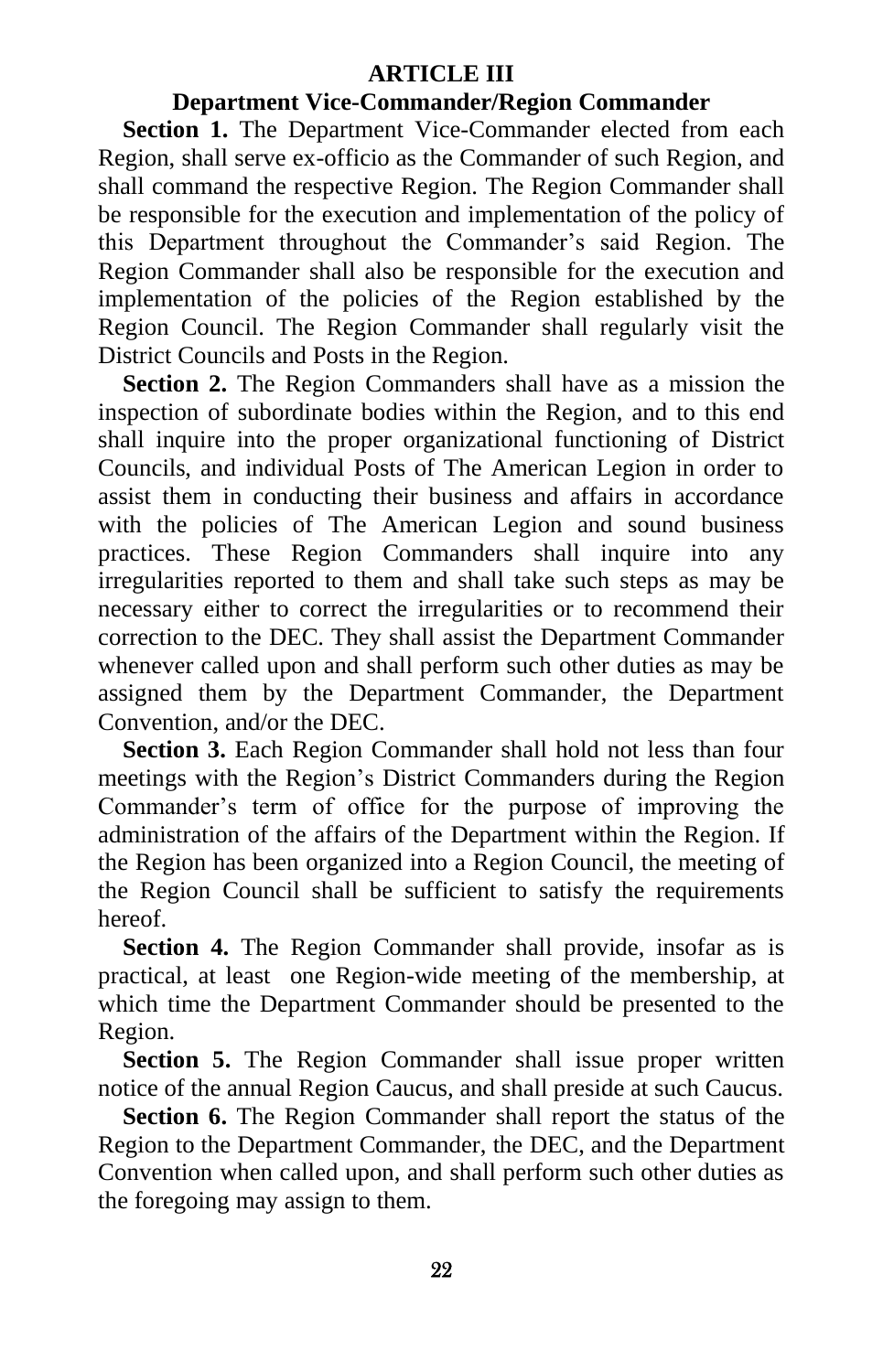**Section 7.** The insignia of the Department Vice-Commanders/Region shall be a cap as prescribed by the National Emblem Commission for Department Officers.

### **ARTICLE IV Judge Advocate**

**Section 1.** The Department Judge Advocate shall advise the Department Officers and the DEC on all legal matters relating to The Department including the interpretation and construction of the Department Constitution and By-Laws; and shall perform such other duties as are incident to this office.

**Section 2.** If the Department Judge Advocate is not an attorney, such advice as described in Section 1 shall be considered to not be of a legal nature, and shall be based off of American Legion experience. The Department Judge Advocate shall ensure the Department receives appropriate legal support in legal matters.

#### **ARTICLE V**

#### **Department Treasurer**

The Department Treasurer shall be the custodian of all funds and securities of The Department and shall faithfully keep a record of all receipts and disbursements. The Treasurer shall render a detailed statement of the assets and liabilities, receipts and expenditures of The Department at each meeting of the DEC; prepare and submit an itemized account for incorporation in the annual report of the DEC to the Department Convention; sign all checks issued by The Department and countersigned by the Department Commander, provided however, that in the absence of either the Department Treasurer or the Department Commander, said checks may be signed by the Department Senior Vice-Commander when immediate payment is necessary; be covered by crime and fidelity insurance with a good and solvent insurance company, to cover at least double the average amount of funds handled in a single year, which amount is to be determined annually by the DEC, and such insurance coverage to be approved by said Committee and the Department Judge Advocate.

### **ARTICLE VI Department Adjutant**

**Section 1.** The Department Adjutant shall keep a permanent record of all proceedings of the annual Department Convention and of all meetings of the DEC. The Department Adjutant shall, under the direction of the Department Commander, cause due notice to be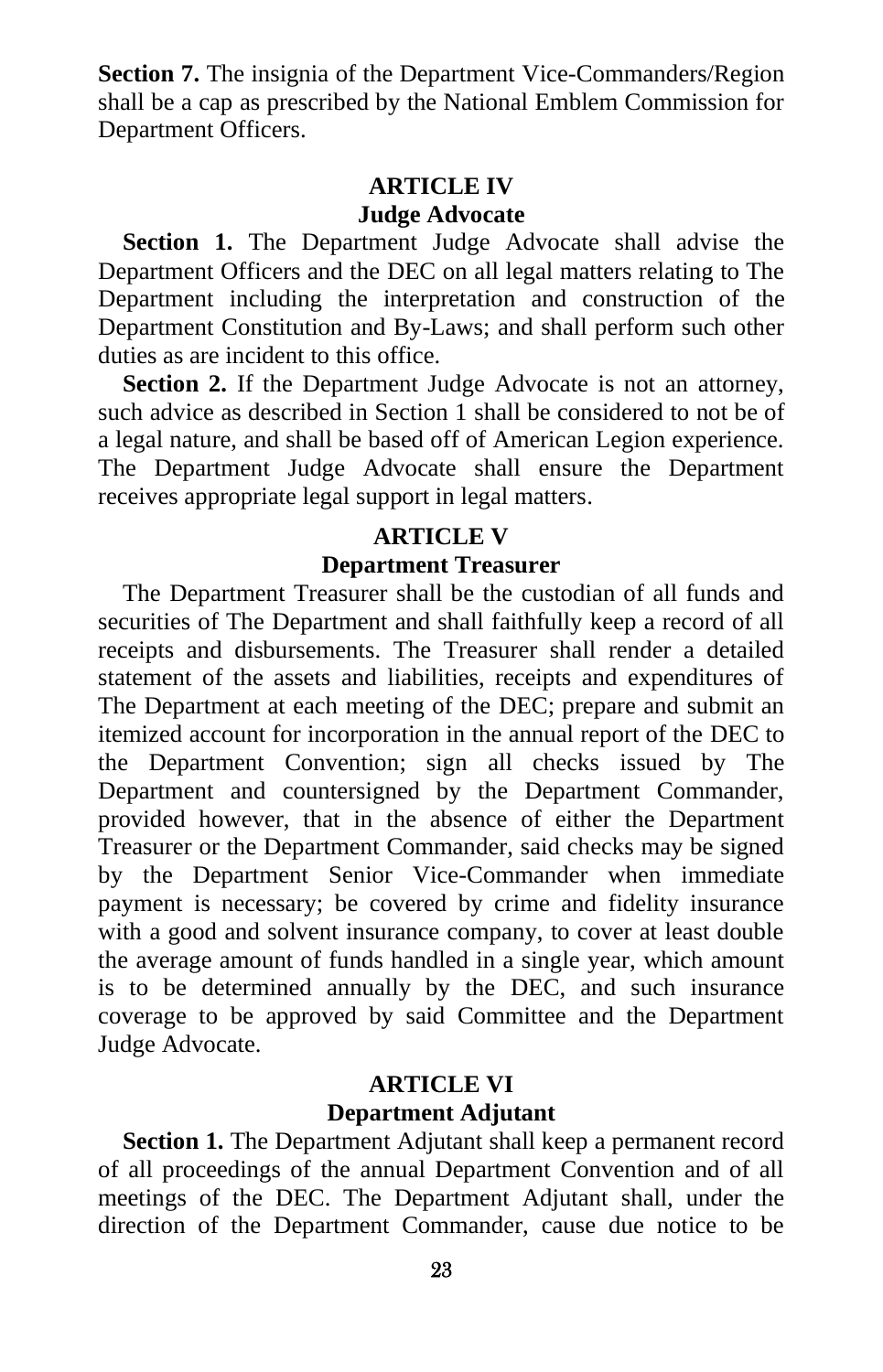given of the time and meeting place of such Conventions at all meetings of the DEC, and be covered by crime and fidelity insurance with a good and solvent insurance company, to cover at least double the average amount of funds handled in a single year, which amount is to be determined annually by the DEC, and such insurance coverage shall be approved by said Committee and the Department Judge Advocate.

**Section 2.** The Department Adjutant shall keep a correct record of all Posts within The Department and shall obtain from each Post a complete record of all the personnel of such Posts; keep a record of the number of Posts within The Department and their locations; assist in the organization of any new Posts and shall endeavor to increase the membership of the several Posts through publicity and such other means as may be deemed expedient; keep the books of the Department Headquarters, which shall contain a complete record of all financial transactions.

**Section 3.** The Department Adjutant shall render to each member of the DEC a report of the office at each meeting of said Committee.

**Section 4.** The Department Adjutant shall employ a Service Officer, Assistant Adjutant and such other assistants as may be approved by the DEC, and be the medium of contact between National Headquarters, Department Headquarters and Posts in the Department of Maryland, and shall transmit to Posts such information as National Headquarters and/or Department Headquarters may suggest or request. The Assistant Adjutant shall perform such duties as may be assigned by the Department Adjutant, including attendance at DEC and other meetings as directed by the Department Adjutant or the Department Commander and in the absence of the Department Adjutant, the Department Assistant Adjutant's duties will temporarily include the normal duties assigned to the Department Adjutant. The Assistant Adjutant shall also perform such other duties as are incident to this office.

**Section 5.** The Department Adjutant shall approve all vouchers before payment thereof is made by signature of the Department Commander and Department Treasurer. In the absence of either the Department Treasurer or the Department Commander, said checks may be signed by the Department Senior Vice-Commander when immediate payment is necessary. In the absence of the Department Adjutant, the Department Commander may approve such vouchers when immediate approval is necessary.

**Section 6.** The Department Adjutant and other Headquarters personnel shall receive such salaries as may be fixed by the DEC.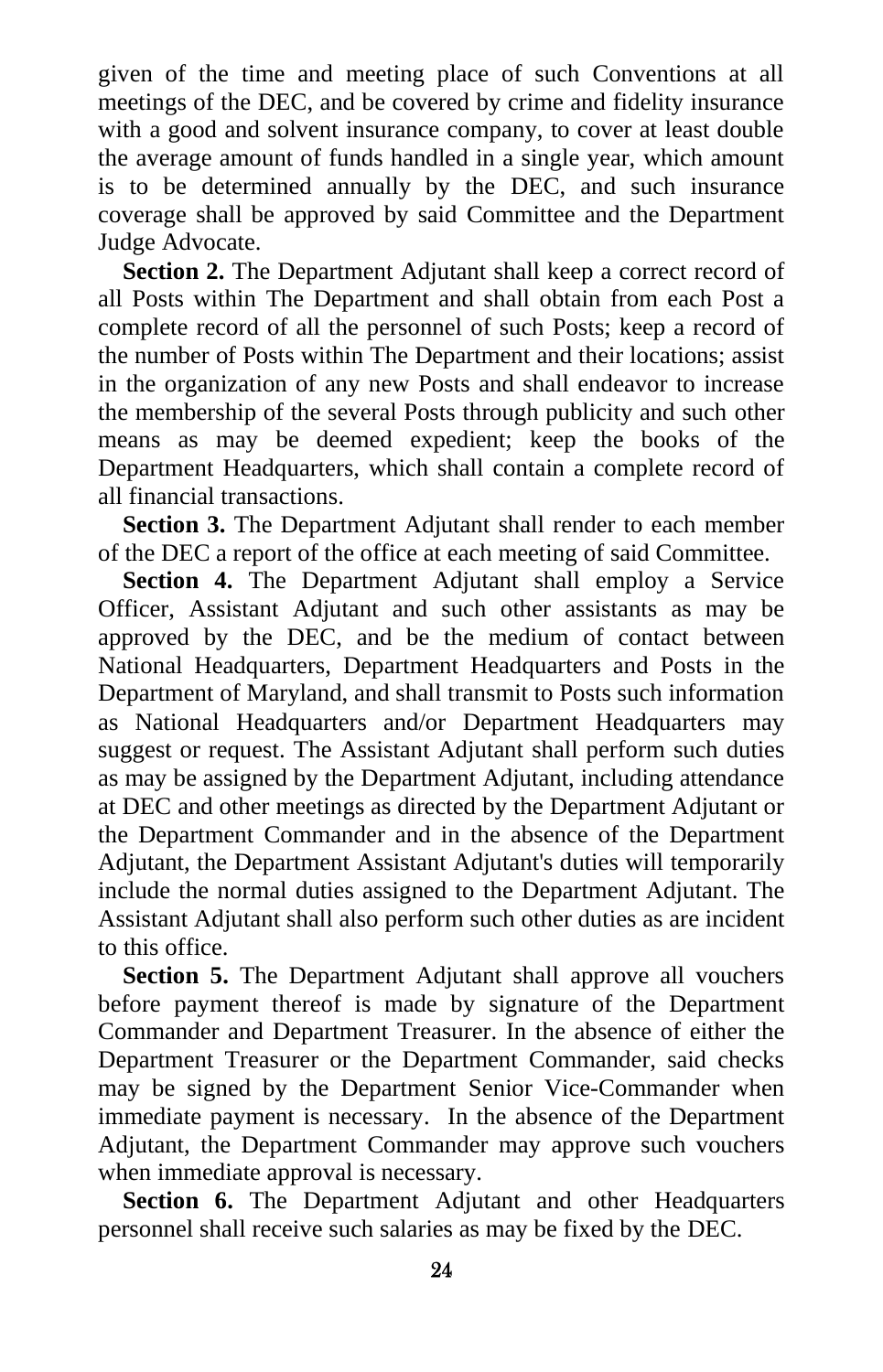**Section 7.** The Department Adjutant shall perform such other duties as are incident to the office.

#### **ARTICLE VII Department Historian**

**Section 1.** The Department Historian shall be to keep a complete history of The American Legion, Department of Maryland, Inc., during the term of office, and prepare and submit an annual report to the Department Convention of such organization's progress during the preceding year.

**Section 2.** The Department Historian shall perform such other duties as are incident to the office.

#### **ARTICLE VIII**

#### **Department Sergeant-at-Arms**

**Section 1.** The Sergeant-at-Arms shall preserve order and decorum during the sessions of the Department Convention and DEC. The Sergeant-at-Arms shall conduct absentees to the Convention Hall in the event their presence is necessary for a quorum.

**Section 2.** The Sergeant-at-Arms shall take charge of the Colors at all official functions of The Department.

**Section 3.** At each specific Department function the Sergeant-at-Arms shall determine the number of Assistants needed to properly carry out all assigned duties, and shall appoint such assistants for that function only. A suitable armband or other detachable insignia shall be provided such assistants and shall be returned to the custody of the Sergeant-at-Arms when the Department function has ended. No permanent or yearly Assistants shall be appointed.

**Section 4.** The Sergeant-at-Arms shall perform such other duties as are incident to the office.

#### **ARTICLE IX Department Chaplain**

The Chaplain shall be charged with the spiritual welfare of The Department and its members and attending meetings and events as required, which shall be opened and closed with non-sectarian prayer. The Chaplain will offer non-sectarian, service in the event of dedications, funerals, and other public functions in which The Department is involved. The Chaplain shall perform such other duties as are usually incident to the office, or assigned by the Department Commander or the DEC.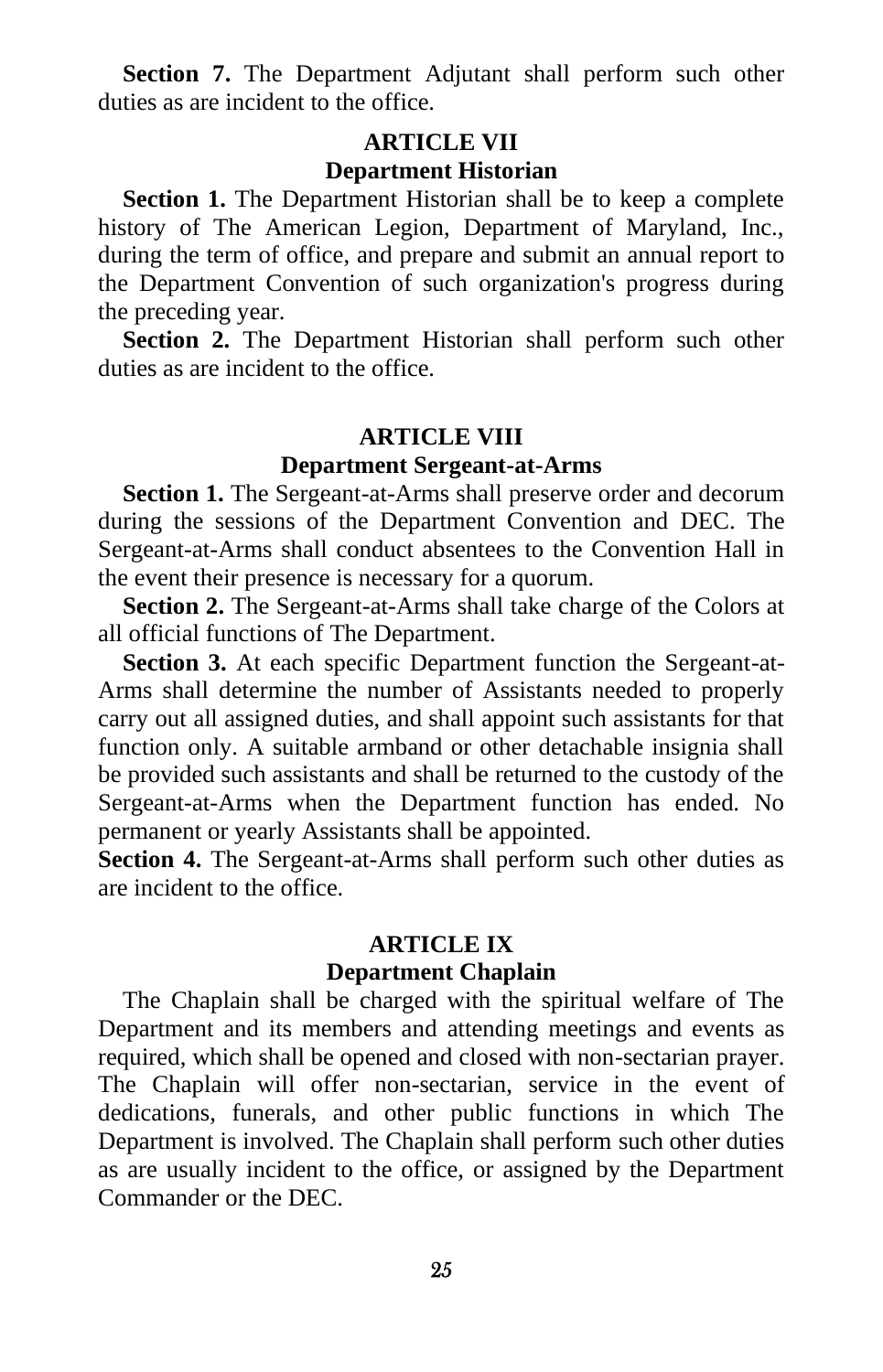# **ARTICLE X District Commanders**

**Section 1.** District Commanders shall be elected at a District Caucus for each District in The Department. The District Commanders shall represent The Department in their Districts, and shall carry out all policies of The American Legion through appropriate District Committees. The District Commanders shall strive to strengthen and unify the work of The American Legion by promoting cooperation among the Posts.

**Section 2.** It is recommended that District Councils be organized, to meet at least quarterly before the Region Council meetings, and that their organization and function be formalized by a Constitution to be approved by the DEC. Such Constitution shall provide for two (2) District Vice-Commanders to assist with the administration of the District and may provide for other appropriate District officers.

**Section 3.** The Department may prescribe the Constitution and By-Laws for its Districts

**Section 4.** The District Commander and District Vice-

Commanders shall regularly visit the Posts in their District and shall ensure that each Post is in fact functioning as a Post of The American Legion. The District Commander and/or the District Vice-Commanders shall instruct Post officers, where necessary, as to the practices followed, and policies of The American Legion. The District Commander, or one of the District Vice-Commanders, shall conduct an annual inspection of the records of each Post with respect to the following:

**(a)** Regularity of meetings

**(b)** Membership records and dues transmittals

**(c)** Minutes of meetings

**(d)** Records of the Post Treasurer or Finance Officer

**(e)** Location and amount of bank accounts and the manner in which the accounts are carried

**(f)** Value and location of real estate paid for by American Legion funds and/or titled in the name of the Post

**(g)** Production of the crime and fidelity insurance policy on officers shall be required, and the name of the insurance company, number of the policy, amount thereof, and last paid premium shall be noted

**(h)** Such other items shall be inquired into as will accurately portray the proper or improper function of the Post, or as may be directed by the Department Convention or the DEC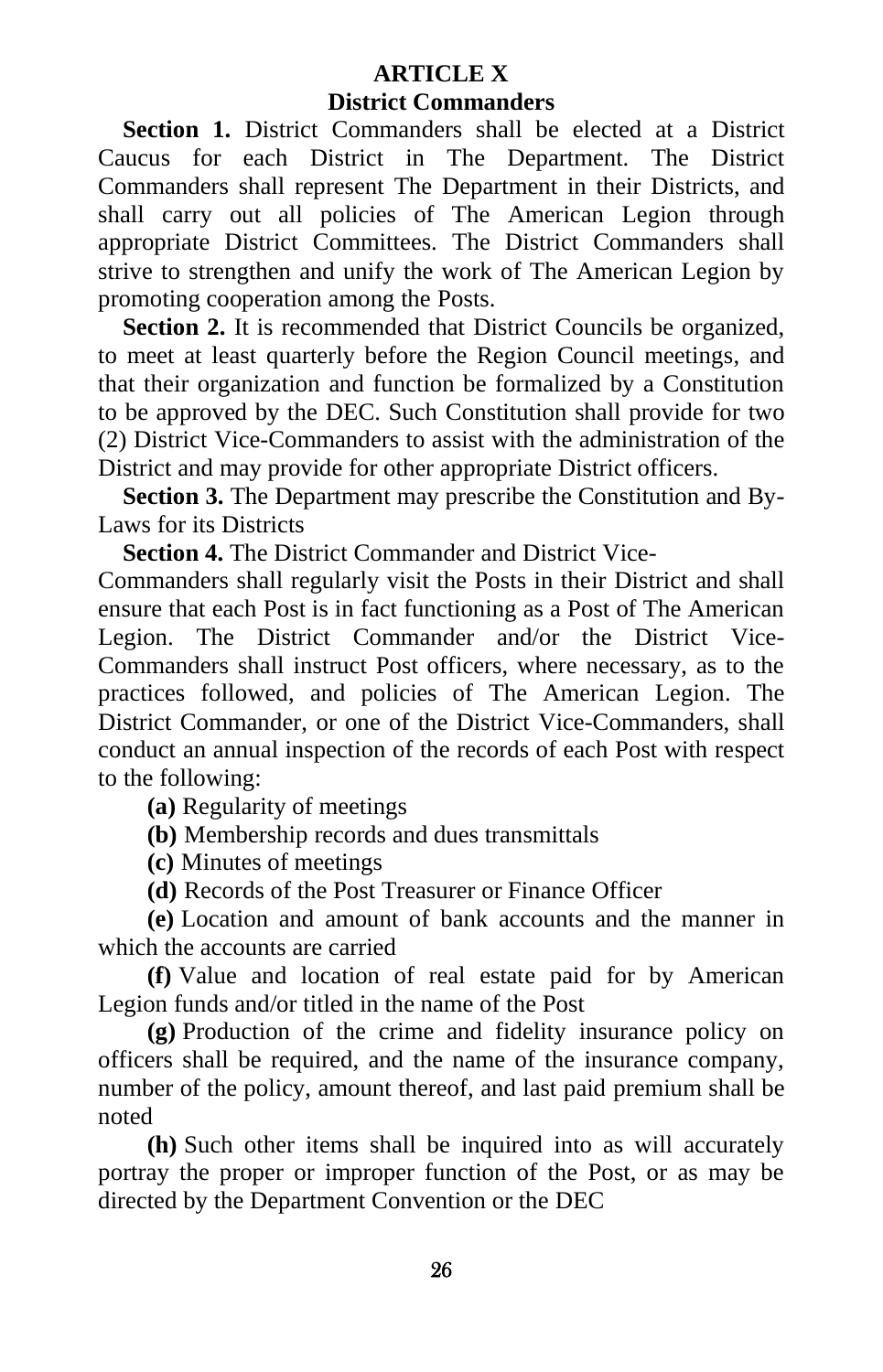The District Commander or District Vice-Commanders shall not be assigned to inspect a Post in which that District Officer holds membership. The District Commander shall immediately, following the annual inspection of the aforesaid, forthwith, forward a report of the same to the Region Commander.

**Section 5.** The prerogative of installing Post Officers shall belong to the District Commander, and the District Commander's consent shall first be obtained before any other person shall conduct the Post installation.

**Section 6.** The District Commander shall perform such other duties as may be assigned or delegated by the Department Commander, Region Commander, DEC, or Convention.

# **ARTICLE XI Department Executive Committee**

**Section 1.** Any vacancy in any Department office shall be filled by the DEC unless otherwise provided for in this Constitution or By-Laws.

**Section 2.** The successor to any Region Commander shall be the Region Vice-Commander as stated in Article VI, Section 3 of the Department of Maryland Constitution. The successor to any DEC member, Region Vice-Commander, or Region Commander that assumes duties as in the Department Constitution whose office is subsequently vacated for any reason shall be selected at a meeting of the Region from whose representation such vacancy arose. Such meeting shall be called by the Region Commander within thirty days after such vacancy shall have occurred. In the event the Region Commander fails to call such a meeting, the Department Commander shall do so. In any event, where the vacancy is in the office of Region Commander, the Department Commander shall convene such meeting in the time set forth above, and if for any reason such meeting should not be convened by the Department Commander, then the District Commanders of said Region shall call such meeting which then may lawfully proceed. At any such meeting each Post shall be represented by the same number of votes to which it was entitled when the vacant office was originally filled, for the term in which the vacancy occurred.

**Section 3.** All questions affecting the election, eligibility and conduct of the Department Officers, The Department and National Executive Committee members, shall be referred to and be determined by the DEC as the final authority thereon.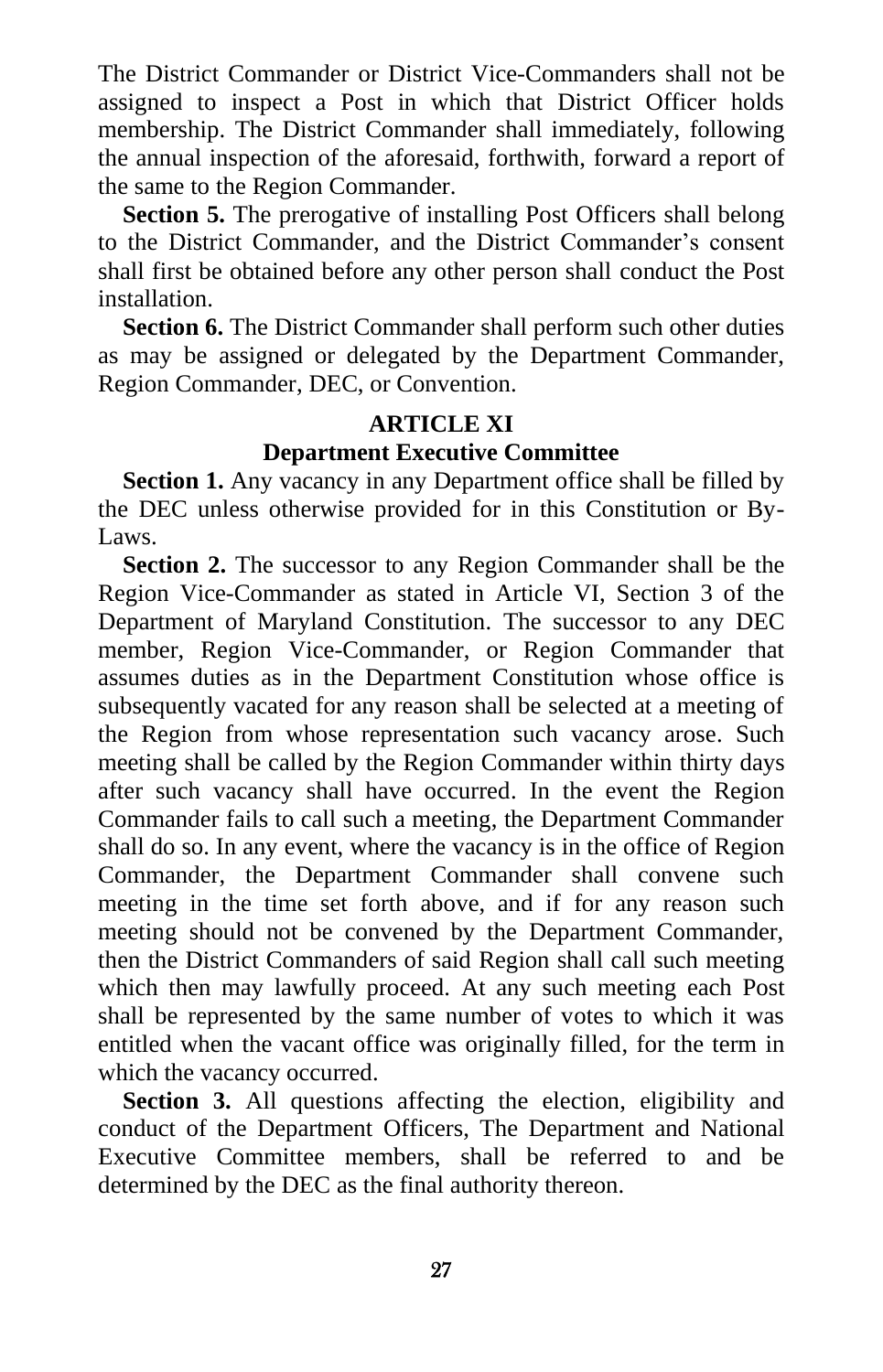**Section 4.** It shall be the duty of the DEC to pass upon all policies and all matters relating to the administration of the Department. It may at any time call upon any American Legion officer, agent or employee for a report or accounting of their activities and of American Legion property and funds in said person's custody, and may examine and audit all books of account, checks, papers, securities, deeds, leases, insurance policies, contracts, and vouchers relating to any of the same.

### **Section 5.** Budget and Finance

The DEC, upon recommendation of the Department Commander shall appoint, up to, a nine member Finance Commission in accordance with the requirements of Article XII, Section 1, of these By-laws. In addition to the regular members, the Department Treasurer shall be the Commission Chairperson. The Department Commander is an ex-officio member of the Commission, and the Department Adjutant is ex-officio Secretary, but not a voting member of the Commission.

Section 6. The DEC shall appoint such subcommittees to the Finance Commission as may be required by the Department Constitution, or as may be deemed necessary. It shall also appoint from among its members a subcommittee on Fund Raising Activities which shall pass upon the propriety and advisability of specific activities and promotions by subordinate components in this Department.

**Section 7. Standing Commissions.** The following Commissions; Americanism, Finance, Internal Affairs, National Security, and Veterans Affairs & Rehabilitation, shall be permanently maintained, and shall consist of up to nine members. The Department Commander shall solicit representation on each Commission from each District. Up to three members shall be appointed to terms of three years, two years, and one year staggered. There shall be no more than three members serving on the Commission from any one Region.

(a) Members appointed to complete a term on a Commission due to death, resignation, or other reason shall serve only until the normal expiration of the term of that seat.

(b) Each succeeding appointee shall serve a term of three years unless removed by a majority vote of the DEC.

**(c)** All appointments shall be made by the DEC upon nomination by the Department Commander at the first meeting after the Department Convention, and each Region shall be represented on each Commission. The Department Commander shall appoint a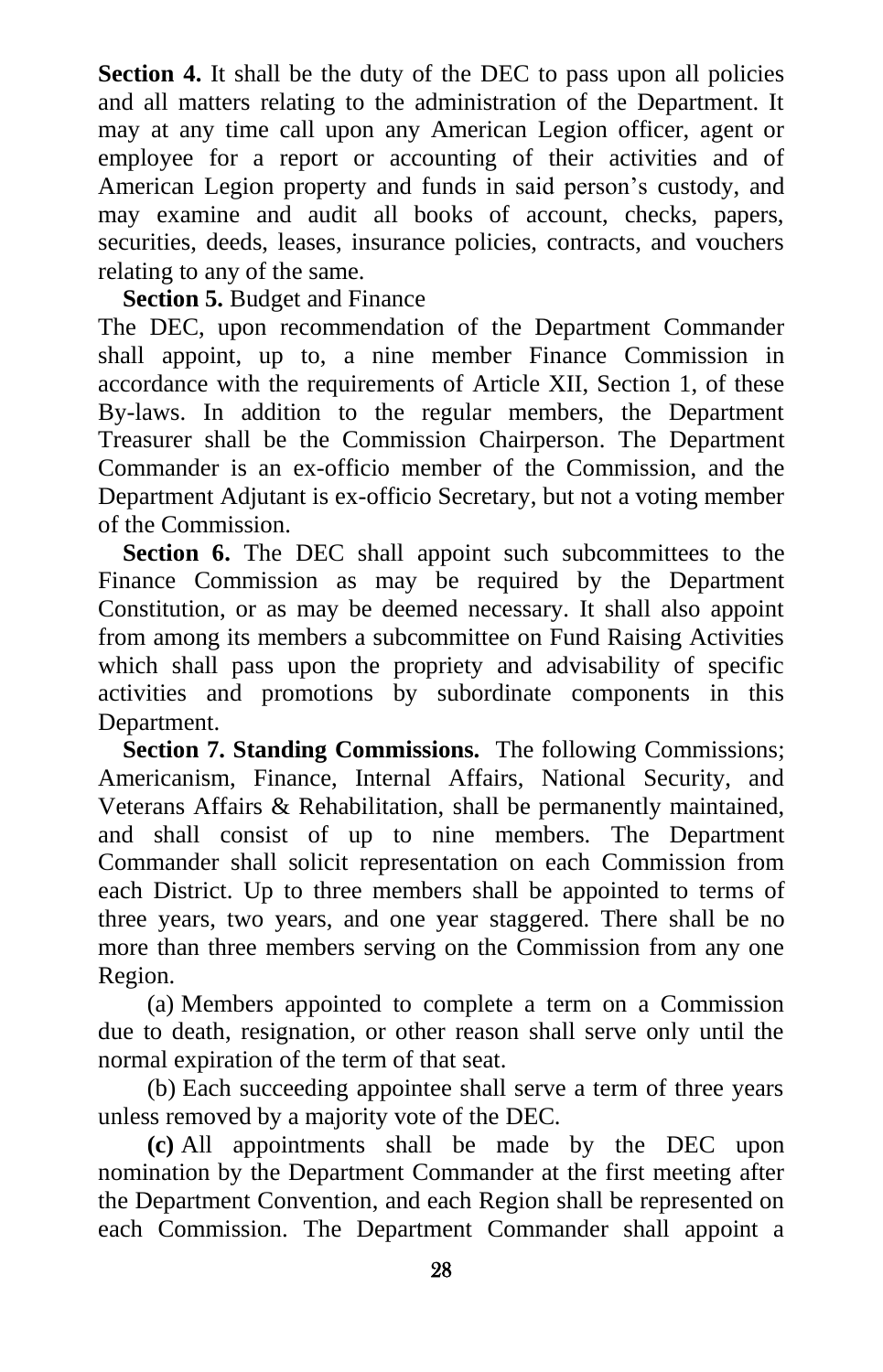Chairperson for each Commission listed above, with the exception of the Finance Commission, subject to the approval of the DEC. The Chairperson of any commission failing to function may be removed by the DEC.

**(d)** The Standing Commissions shall supervise all committees assigned to the Commission by the DEC, shall develop and recommend policies and programs to the DEC, and shall strive for continuity and progressive improvement over a period of years.

**(e)** The DEC may create additional rotating Commissions by a two-thirds vote provided their composition and mode of appointment and rotation conform in all respects to all the provisions of this section.

**Section 8. Standing Committees.** The DEC is empowered to designate such Standing Committees as it deems desirable for terms of one year, and shall appoint the members thereof upon nomination by the Department Commander. Upon creating Standing Committees, The DEC shall designate the Commission (if a related one exists) which shall supervise said Committee. The DEC may retain supervision of any Committee in lieu of assigning to a Commission.

**Section 9.** The DEC shall provide for proper publicity for the purposes and work of The Department and shall make such rules in respect thereto as will prevent unauthorized statements as to the policies of The Department.

**Section 10.** The DEC shall meet for business sessions at least quarterly upon not fewer than ten days' notice, or upon call for special session upon not fewer than five days' notice by the Department Commander or one-fifth of the DEC except that the Department Commander may call a DEC meeting at a Department Convention upon three hours' notice from the rostrum; and twenty members thereof shall constitute a quorum.

**Section 11.** The Department Commander shall appoint a Legislative Advisory Committee consisting of all Department Officers, all District Commanders, and the members of the Legislative Committee. Whenever the Department Commander determines that a legislative emergency exists, said committee may in reference to pending legislation or voting position, deviate from the technical mandates of the Convention and/or the DEC, and report said deviations at the next meeting of the DEC.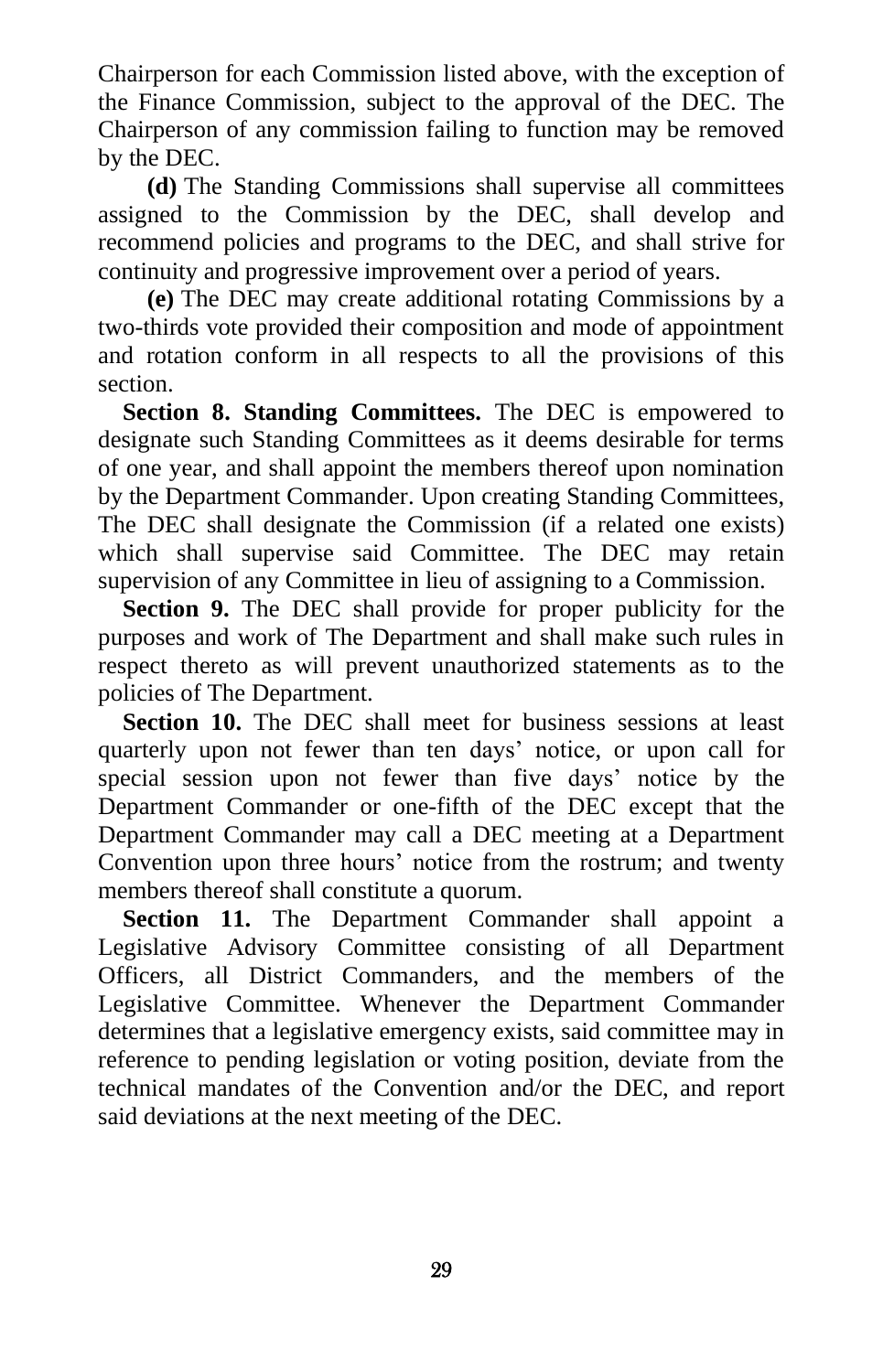### **ARTICLE XII Charters**

**Section 1.** The DEC shall pass upon, accept, or reject applications for Posts, or mergers among the various Posts within The Department.

**Section 2.** Post Charters may be cancelled, suspended, or revoked for failure to maintain the requirements of Article VIII, of the Department of Maryland Constitution, or as provided in Article X of the Department Constitution and in the National Constitution and By-Laws. The DEC may order the suspension of a charter for a period not to extend beyond the closing of the next succeeding Department Convention as a disciplinary measure or pending action relative to final revocation. The cancellation of a charter is a matter of business wholly, the request therefore being made through proper channels to the National Executive Committee for final action. Cancellation shall be in order where two or more Posts merge, where a Post voluntarily ceases to function, when the eligibility of any Post shall be found defective, or under such other conditions as might make such action necessary within The Department.

**Section 3.** Any Post failing to meet the obligations imposed upon it by the National or Department Constitution and By-Laws, or its own Constitution and By-Laws, or ceasing to function for six months as an American Legion Post, or refusing to pay the per capita tax due The Department or National Headquarters shall upon order of the Department Commander, surrender its charter. Upon failure to surrender its charter, immediate steps may be taken for its revocation.

#### **ARTICLE XIII Discipline of Post Members**

**Section 1.** Each Post has the power to discipline its own membership. This discipline, however, is subject to the restrictions of the National and Department Constitutions and By-Laws, along with rules and regulations promulgated by National or Department to carry out such restrictions.

**Section 2.** Members may be suspended or expelled from The American Legion only upon a proper showing of cause. Charges shall be based upon disloyalty, neglect of duty, dishonesty, or conduct unbecoming a member of The American Legion. All charges shall be made under oath, in writing, by the accuser or accusers, and no member in good standing shall lose their membership until given a fair trial by the Post in such manner and form as are provided herein.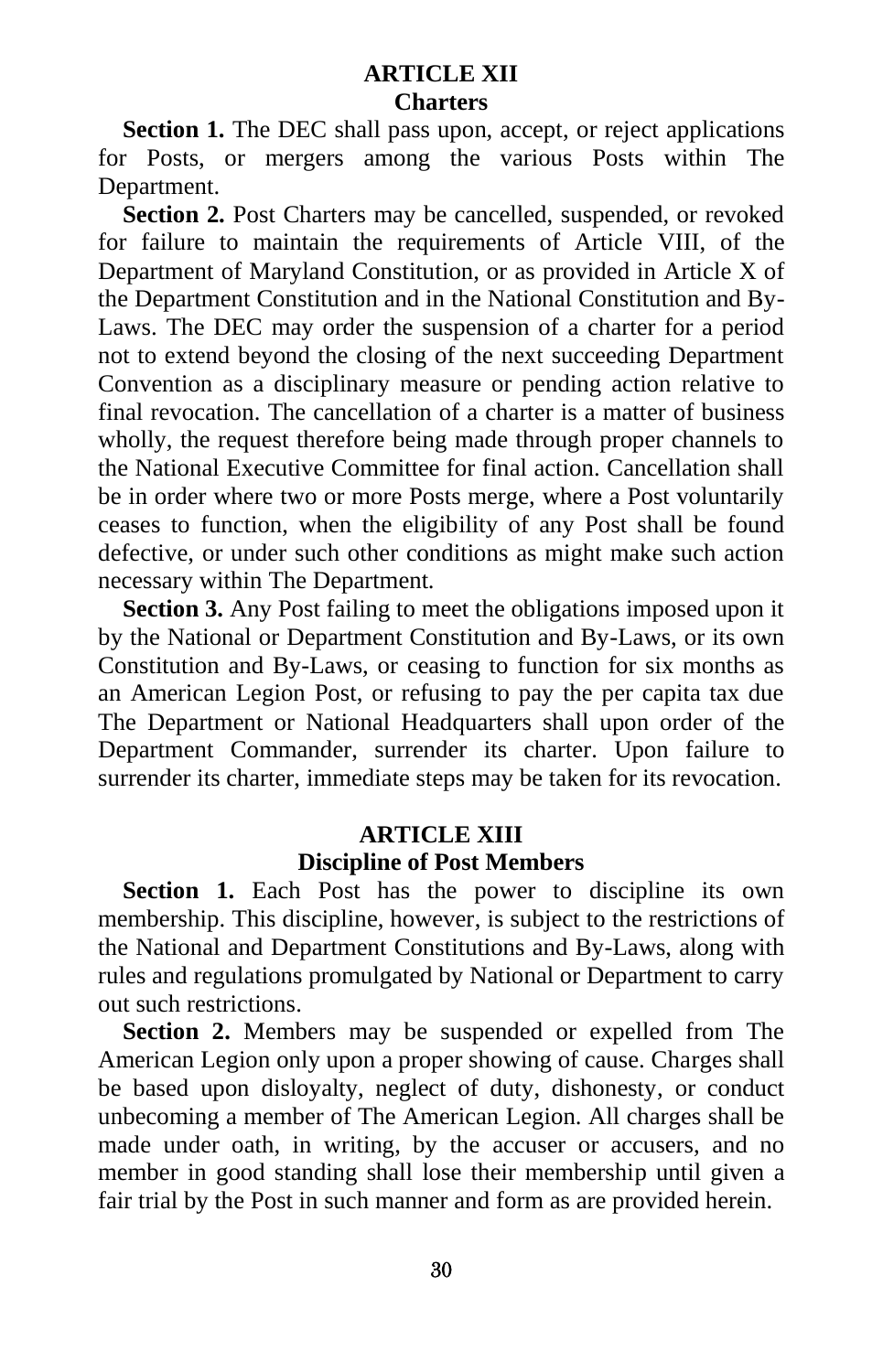**Section 3.** The charges shall be filed with the Post Commander or Post Adjutant, and a copy of the charges shall be served upon the accused either by an officer of the Post who shall certify as to delivery of said charges into the presence of the accused, or by registered mail directed to the address of the accused shown on the current year's membership record of the Post. The copy of the charges so served shall contain a notice to the accused of the date, time and place of the hearing of such charges, such date to be not sooner than fifteen days after service has been obtained. A copy of all papers served upon the accused, and the certification of the officer who made the service, or the return receipt, signed by the accused, reflecting the registered mail service, shall be preserved in the Post records for reference in the event of appeal. The accused shall be entitled to obtain representation at the hearing and to cross-examine all witnesses against him/her. Reasonable postponement should be accorded to permit the hearing to be held at such time as will best ensure the production of all real evidence bearing on the charges provided, however, that the accused may insist upon the hearing within thirty days of the service of charges upon the charged member.

**Section 4. Punishment.** By a two-thirds majority of those present and voting, upon a finding of guilty, a member may be reprimanded, or suspended for a time not to exceed one year, or expelled from The American Legion. Notice of suspension or expulsion of any member shall immediately be sent to the Department Adjutant. The decision of the Post shall be final unless changed by the DEC.

**Section 5. Appeal.** Any member who has been so disciplined has the right to appeal to the DEC, whose decision on appeal shall be final. Said appeal must be in writing and filed with The Department within thirty days after the action appealed from is taken, provided however, if the punishment is suspension or expulsion from The American Legion, the accused may also appear personally before an Appeals Committee named by the Department Commander; which Committee shall report its findings and recommendations to the DEC.

**Section 6.** When an appeal is taken, the Post shall be notified by The Department and given at least twenty days within which to answer said appeal. When a request is made to appear before the Appeals Committee, the Post shall be given at least twenty days' notice and afforded an opportunity to also appear.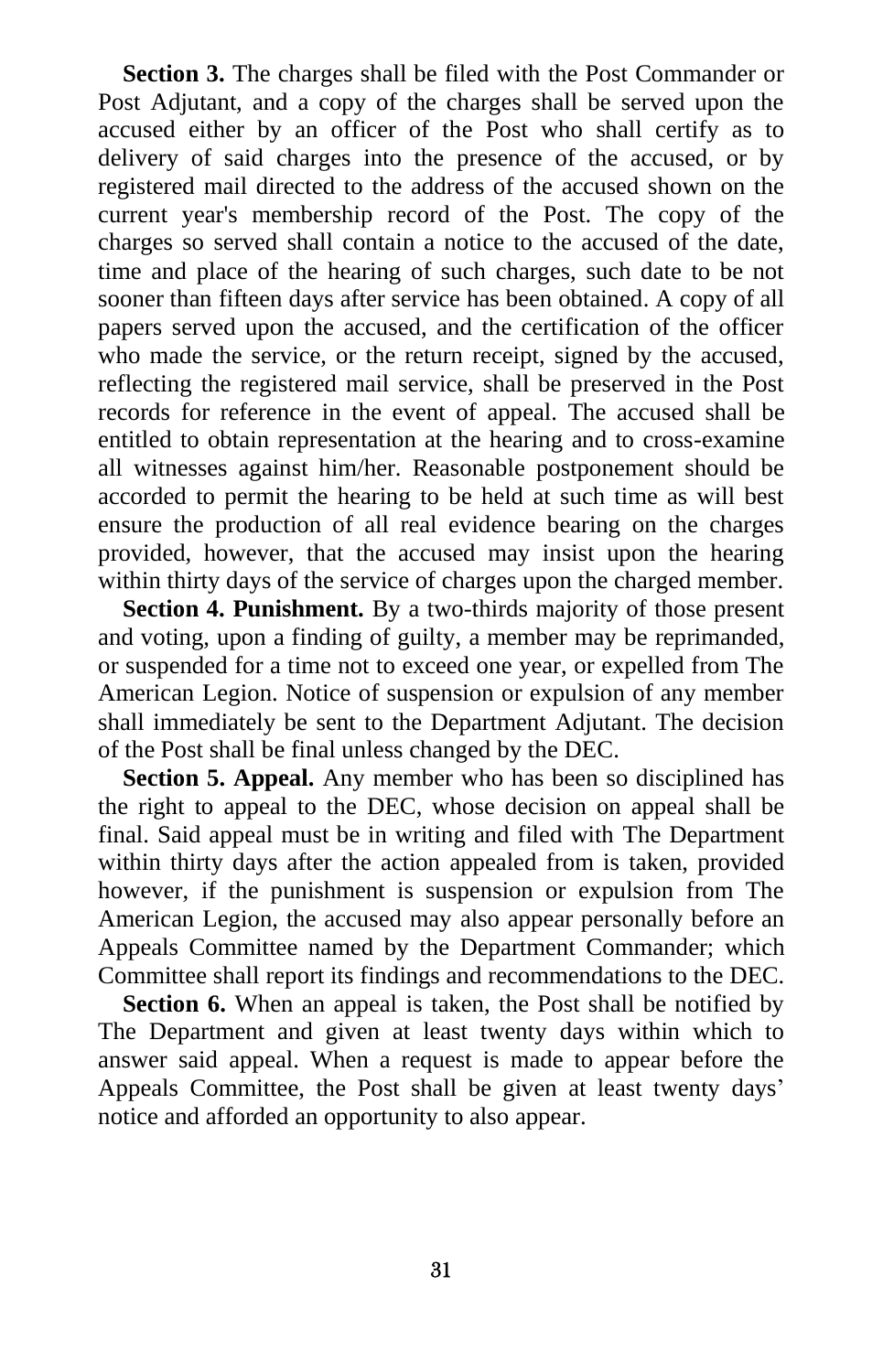**Section 7.** In order to maintain order and decorum within the Post facilities, nothing contained herein shall prohibit a Post, with or without a hearing, from suspending a member from the use of the Post facilities for a period not to exceed ninety days, provided however, that the member shall have the right to a hearing before the Post Executive Committee or the Post Membership if the member requests same in writing within ten days after being advised of said suspension and said hearing shall be held within ten days after the Post is so notified.

**Section 8.** A Post Officer, after being given thirty days' notice of the intended action, may be removed from office for neglect of duty, or conduct unbecoming the office the member holds, by action of two-thirds of the membership of the Post present and voting at a regular meeting. No formal charges shall be necessary to initiate such removal. However, that Post Officer shall be entitled to know the reasons for such action and may request to be heard at a regular meeting to present that Post Officer's own defense, either before or after the action shall have been taken; and if this defense is first heard after the action has been taken, the membership of the Post shall reconsider such Post Officer's removal from office.

# **ARTICLE XIV Monies and Collections**

**Section 1.** All Department and Post Officials handling American Legion monies shall be covered by crime and fidelity insurance with a good and solvent insurance company, to cover at least double an average amount of money handled in a single year. In case of delinquencies in the payment of amounts due The Department or National Headquarters, action shall be taken at once by the proper officials to bring about a speedy and complete settlement. The crime and fidelity insurance provided for Department Officials shall be approved by the Department Judge Advocate and the DEC.

**Section 2.** The classifications of delinquency, suspension from all privileges, and forfeiture of membership because of failure to pay dues and reinstatement there from, shall be as set forth in the National Constitution and By-Laws of The American Legion.